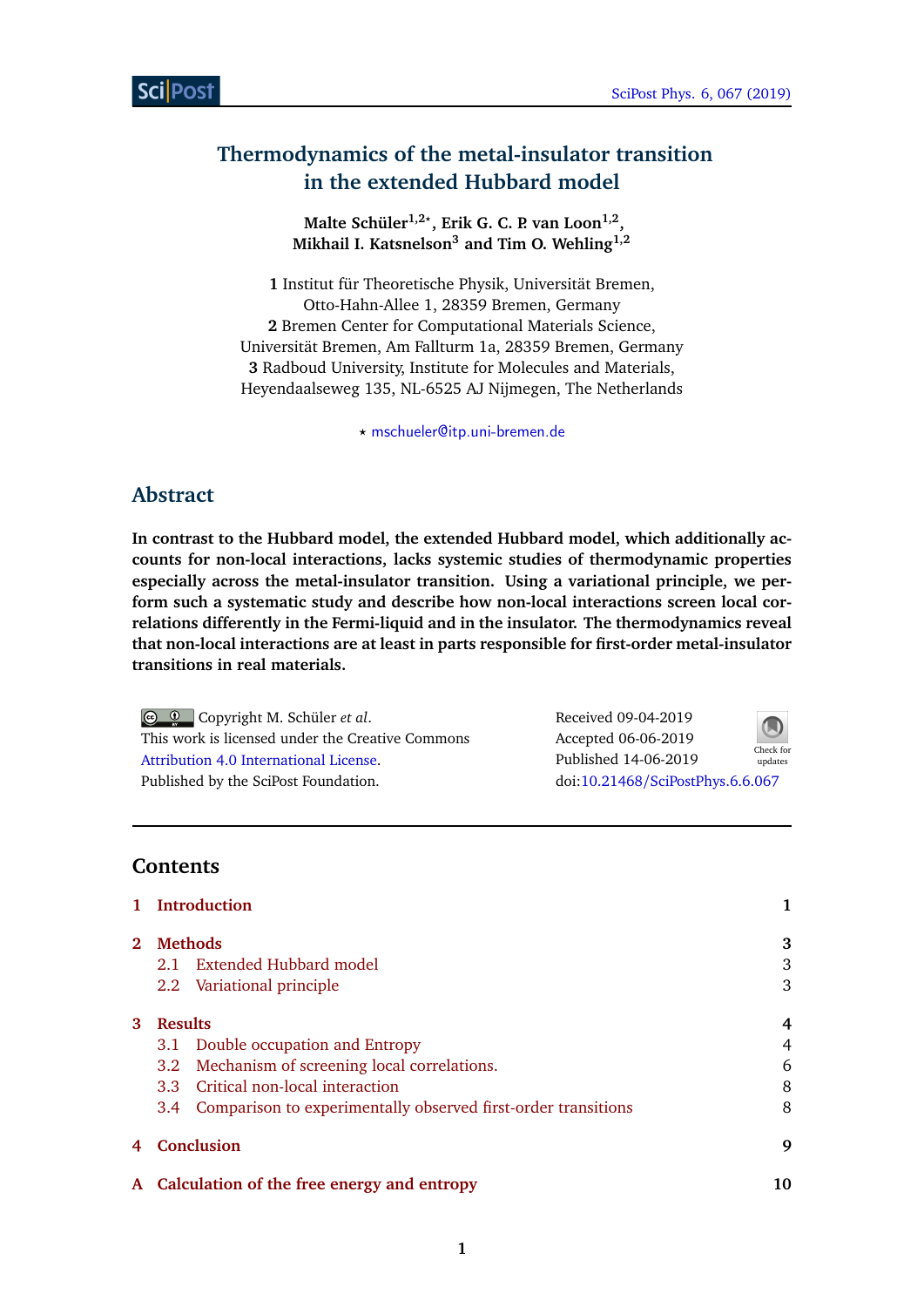| <b>B</b> Error estimation |                                                  |     |  |  |
|---------------------------|--------------------------------------------------|-----|--|--|
|                           | <b>B.1</b> Statistical DQMC Errors               | 11  |  |  |
|                           | <b>B.2</b> Systematic DQMC errors                | 11  |  |  |
|                           | B.3 Errors related to the free energy            | 12. |  |  |
|                           | B.4 Finite-size convergence for the Coulomb case | 13  |  |  |
| References                |                                                  |     |  |  |

## <span id="page-1-0"></span>**1 Introduction**

The Hubbard model [[1](#page-13-0)[–5](#page-13-1)] of itinerant electrons with a local interaction is arguably the simplest model describing the competition between kinetic energy and interaction. It is of enormous importance for the understanding of strongly correlated materials and it is thus not surprising that much effort has been spent on unveiling its properties through analytical, numerical, and experimental methods. Since the advent of experiments on cold atoms, which closely simulate the Hubbard model, simulations can even be benchmarked against actual experimental data [[6](#page-13-2)] for high temperatures.

Energetics and entropy are, for instance, well known for a broad parameter regime from cold atom experiments [[7,](#page-13-3) [8](#page-13-4)] and complementary numerical simulations using the numerical linked cluster expansion (NLCE) [[9](#page-13-5)], dynamical cluster approximation (DCA) [[10](#page-13-6)], determinant quantum Monte Carlo (DQMC) [[11](#page-13-7)], and recently variational cluster approximation (VCA) [[12](#page-13-8)] and cellular dynamical mean field theory [[13](#page-13-9)].

Despite its usefulness for understanding the principles of strongly correlated electron physics, the Hubbard model is quite far from describing real materials: Electrons in real materials interact by long-range Coulomb interaction which in the Hubbard model is approximated by neglecting all but on-site interactions.

A more realistic model Hamiltonian in that sense is the extended Hubbard model that incorporates interactions between electrons on different lattice sites. In contrast to the Hubbard model, the properties of the extended Hubbard model are far less well understood. It is known that strong non-local interactions can induce charge density waves [[14](#page-14-0)[–18](#page-14-1)], influence superconducting properties [[19–](#page-14-2)[22](#page-14-3)], screen local correlations [[23–](#page-14-4)[25](#page-14-5)] lead to band-widening effects [[26,](#page-14-6) [27](#page-14-7)], first-order metal-insulator transitions [[28](#page-14-8)], and renormalization of Fermi velocities [[29,](#page-15-0) [30](#page-15-1)]. However, systematic studies of thermodynamic properties are rare and reference data for detailed comparisons and benchmarks between methods especially in context of the metal-insulator transition is missing.

Here, we systematically study the half-filled square lattice in the thermodynamic limit (Sec. [3\)](#page-3-0). The study includes the transition from Fermi-liquid to insulator in the Slater regime (compare Fig. [1a](#page-2-3)). We describe two distinct mechanisms of how non-local interactions suppress correlation effects: First, in the Fermi-liquid by effectively reducing the local interaction and second, in an insulating state by effectively increasing the hopping amplitude (Sec. [3.2\)](#page-5-0). In the presence of non-local interactions, we find that the competition of these two mechanisms drives a first-order metal-insulator transition which we characterize by its latent heat (Sec. [3.3\)](#page-7-0). We discuss the transition in terms of its relevance in real materials (Sec. [3.4\)](#page-8-0).

We now start by introducing the model and method of approximation in the following Secs. [2.1](#page-2-1) and [2.2.](#page-2-2)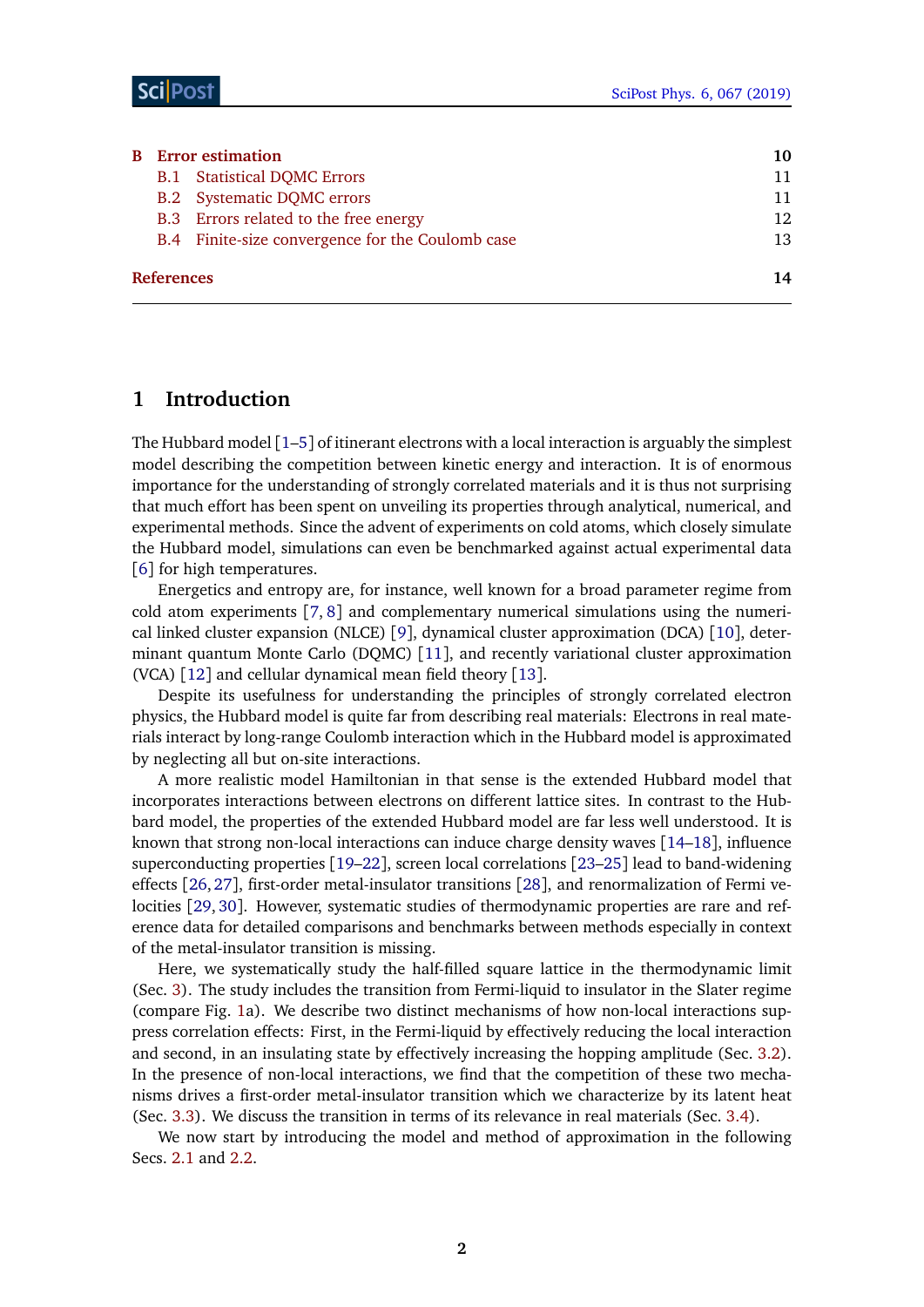<span id="page-2-3"></span>

Figure 1: a) Sketch of the Néel temperature in the Hubbard model from CDMFT calculations in Ref. [[31](#page-15-2)]. The regime studied here is highlighted. b) Double occupancy versus temperature in the Slater regime from Ref. [[12](#page-13-8)]. The maximum is close to the Néel temperature (crosses).

## <span id="page-2-0"></span>**2 Methods**

#### <span id="page-2-1"></span>**2.1 Extended Hubbard model**

The extended Hubbard model with non-local interactions reads,

$$
H = -t \sum_{\langle i,j \rangle,\sigma} c_{i\sigma}^{\dagger} c_{j\sigma} + U \sum_{i} n_{i\uparrow} n_{i\downarrow} + \sum_{i,j} \frac{V_{ij}}{2} n_{i} n_{j}, \tag{1}
$$

where  $c_{i\sigma}^{(\dagger)}$  $\frac{1}{i\sigma}$  is the annihilation (creation) operator for electrons on site *i* and spin *σ*, *t* is the nearest-neighbor hopping amplitude,  $U$  is the local interaction, and  $V_{ij}$  is the nonlocal interaction between electrons at sites *i* and *j*.  $n_{i\sigma}$  and  $n_i$  are the spin-resolved and total occupation operators, respectively. Here, we consider two cases: (a) nearest-neighbor interaction only  $V_{01} \equiv V$  and (b) long-range Coulomb interaction  $V_{ij} = 1/|\mathbf{r}_i - \mathbf{r}_j|$ . For the latter we fix  $V_{01}$  by choosing the lattice constant  $a = 1/V_{01}$ .

### <span id="page-2-2"></span>**2.2 Variational principle**

We investigate the *U*-*V*-*T* phase diagram of the extended Hubbard model by approximating its thermodynamic ground state using the Peierls-Feynman-Bogoliubov variational principle [[32–](#page-15-3)[34](#page-15-4)] with a Hubbard model as the effective system [[23](#page-14-4)]. In former applications only the local interaction was varied, capturing the competition between kinetic and potential energy. Here, we extend that scheme by treating both the hopping and local interaction as variational parameters, which captures the competition between energy and entropy. It turns out, that combining both parameters is necessary to properly study the thermodynamics of the first-order transition. For finite systems, we explore the quality of the variational solution for varying only the local interaction, only the hopping, and both in Ref. [[27](#page-14-7)].

The effective Hubbard model with two variational parameters, reads

$$
\tilde{H} = -\tilde{\iota} \sum_{\langle i,j \rangle,\sigma} c^{\dagger}_{i\sigma} c_{j\sigma} + \tilde{U} \sum_{i} n_{i\uparrow} n_{i\downarrow}.
$$
\n(2)

We vary  $\tilde{H}$  via the effective hopping parameter  $\tilde{t}$  and the effective local interaction  $\tilde{U}$  in order to minimize the free energy functional

<span id="page-2-4"></span>
$$
F_{\nu} = F_{\tilde{H}} + \langle H - \tilde{H} \rangle_{\tilde{H}},\tag{3}
$$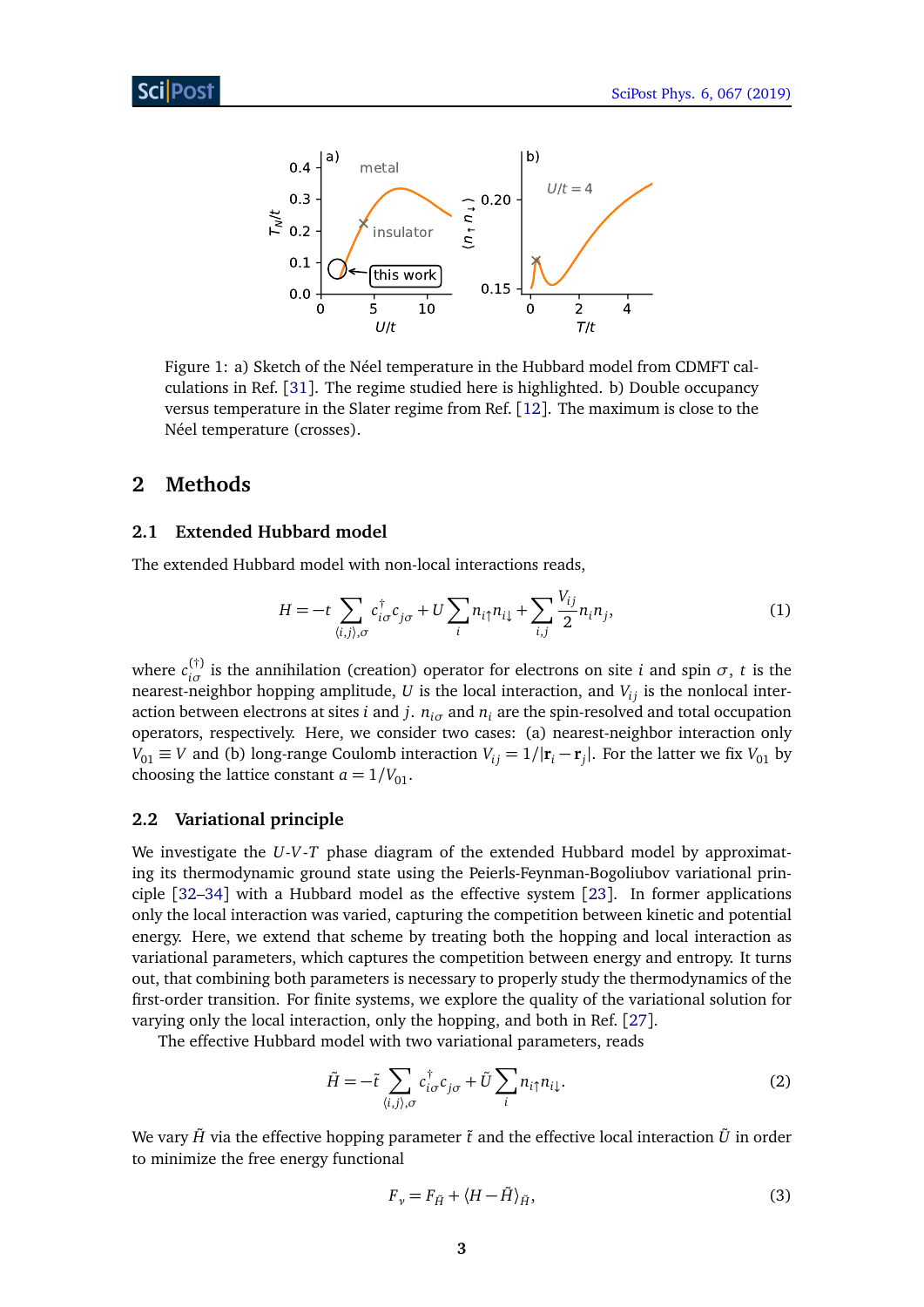<span id="page-3-2"></span>

Figure 2: Temperature dependence of the double occupancy for  $U/t = 1.9$  and increasing non-local interaction strength (left: nearest-neighbor, right: long range). The dotted lines show coexisting metastable states.

where the expectation value is performed with the density matrix corresponding to  $\tilde{H}$ .  $F_{\tilde{H}}$ is the effective free energy. We perform Determinantal Quantum Monte Carlo (DQMC) [[35](#page-15-5)] simulations for the effective Hubbard model on a  $(\tilde{t}, \tilde{U})$  grid, performing finite-size and Trotter discretization extrapolation, as described in Ref. [[28](#page-14-8)]. A two-dimensional Savitzky-Golay filter is used to smooth the data as detailed in Appendix [B.](#page-10-0) We calculate the free energy and entropy by integrating from a non-interacting starting point (see Appendix [A\)](#page-9-0). For any value of V, we subsequently evaluate the variational free energy function [\(3\)](#page-2-4) as a function of  $(\tilde{t}, \tilde{U})$  and determine its minimum. Here we use a bivariate spline interpolation to let  $\tilde{t}$  and  $\tilde{U}$  take continuous values. More details of the computational procedure and error estimates can be found in Appendix [B.](#page-10-0) We provide our raw data and a complete set of input parameters on the Zenodo platform [[36](#page-15-6)].

## <span id="page-3-0"></span>**3 Results**

### <span id="page-3-1"></span>**3.1 Double occupation and Entropy**

We start by analyzing how non-local interactions influence observables and thermodynamic properties: Fig. [2](#page-3-2) shows the temperature dependence of the double occupancy for different non-local interaction strengths in the cases of nearest-neighbor and long-range Coulomb interaction.

First, we focus on the double occupancy for the Hubbard model  $(V = 0)$ . The temperature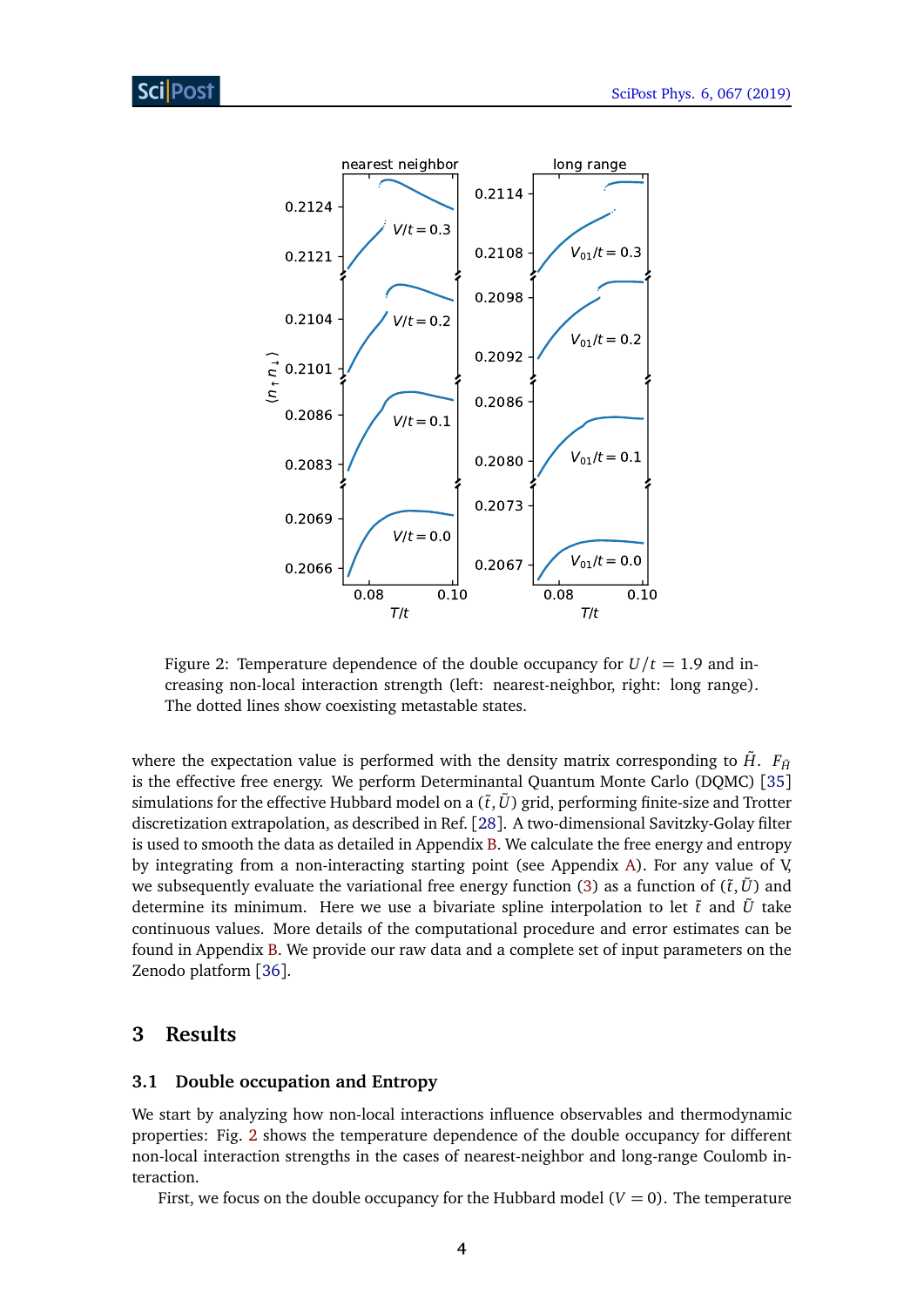dependence of the double occupancy, shown in Fig. [2,](#page-3-2) is rather unusual due to a maximum at finite *T*. The maximum exists only in the Slater regime at low temperatures, as previously found in Refs. [[12,](#page-13-8)[31](#page-15-2)] and can be seen more clearly and in the context of its behavior at larger temperatures in Fig. [1b](#page-2-3). We briefly review the nature of this maximum to set the stage for the discussion of effects from non-local interactions.

Generally, disregarding long-range anti-ferromagnetic fluctuations (e.g., in DMFT [[37](#page-15-7)] or in frustrated models [[38](#page-15-8)]) the double occupancy first decreases with temperature, since the formation of unordered local moments gains entropy over itinerant electrons (discussed extensively in context of adiabatic or Pomeranchuk cooling in optical lattices [[39](#page-15-9)]). For larger temperatures, the double occupancy eventually increases to meet its non-interacting value in the high-temperature limit. Put together, this gives a minimum close to  $T/t = 1$  for parameters investigated here (compare, e.g., Fig. 11 in Ref. [[12](#page-13-8)] for a larger range of temperatures and interaction strengths).

Now, the introduction of long-range anti-ferromagnetic (AF) fluctuations (in more than two dimensions, this corresponds to long-range AF ordering) has a drastic effect on the double occupancy: For small interactions (Slater regime), AF fluctuations decrease the potential energy *UD* by decreasing the double occupancy *D*. For large interactions (Heisenberg regime) AF fluctuations decrease the kinetic energy through increased hopping probabilities for spins aligned antiparallel [[31](#page-15-2)]. This comes with paying potential energy, i.e., a larger double occupancy *D*. In both regimes, AF fluctuations diminish for larger temperatures (roughly the DMFT Néel temperature), such that we expect *D* to increase with *T* in the Slater regime and decrease with *T* in the Heisenberg regime.

Combining AF fluctuations and local moment formation at small temperatures we find two distinct situations: a) In the Heisenberg regime, both effects cooperate such that we still simply find a minimum in  $D(T)$ . b) For the Slater regime, AF fluctuations counteract the local moment formation and we find a maximum in *D*(*T*) close to the DMFT Néel temperature (compare Fig. [1b](#page-2-3)) and a minimum at larger temperatures. The case b) is exactly the parameter range we study in this work.

To summarize, two mechanisms are responsible for the maximum at  $V = 0$  in Fig. [2.](#page-3-2) Going to lower temperatures, the double occupancy is lowered to decrease the potential energy (Slater effect). Going to higher temperatures, the double occupancy is lowered to increase the spin entropy (Pomeranchuk effect).

On top of competing formation of local moments and long-ranged AF fluctuations in the Hubbard model, Fig. [2](#page-3-2) reveals that non-local interactions introduce multiple effects: First, *V* generally increases the double occupancy, i.e., decreases local correlation. Second, the position of the maximum is shifted - in the case of nearest-neighbor interaction to smaller temperatures and in the case of long-range interaction to slightly larger temperatures. Third and most strikingly, a large enough *V* in both cases introduces a discontinuity. On the high temperature side of this discontinuity, the correlation reducing effect of the non-local interactions is stronger, hinting to a more efficient screening where mobile electrons are present. As highlighted by dotted lines, the discontinuity comes with the introduction of meta-stable states. The possibility of hysteresis and the discontinuous behavior of observables indicate a first-order transition, here.

We note that the magnitude of the discontinuity is actually quite small - on the order of 0.0003 for  $V/t = 0.3$ . This change of about 1.4\% is larger than the error estimate of below  $0.2\%$  presented in Fig. [8,](#page-12-2) such that we rule out numerical artifacts.

In the Hubbard model, the *U* dependence of the entropy,  $S(U)$ , is connected to  $D(T)$ through a Maxwell relation,  $\partial S/\partial U = -\partial D/\partial T$ . Thus, the maximum of  $S(U)$  visible in Fig. [3](#page-5-1) has a common origin with the maximum in  $D(T)$ . Here, it marks the border between the entropy gain through formation of local moments for small *U* and the Slater regime where *U*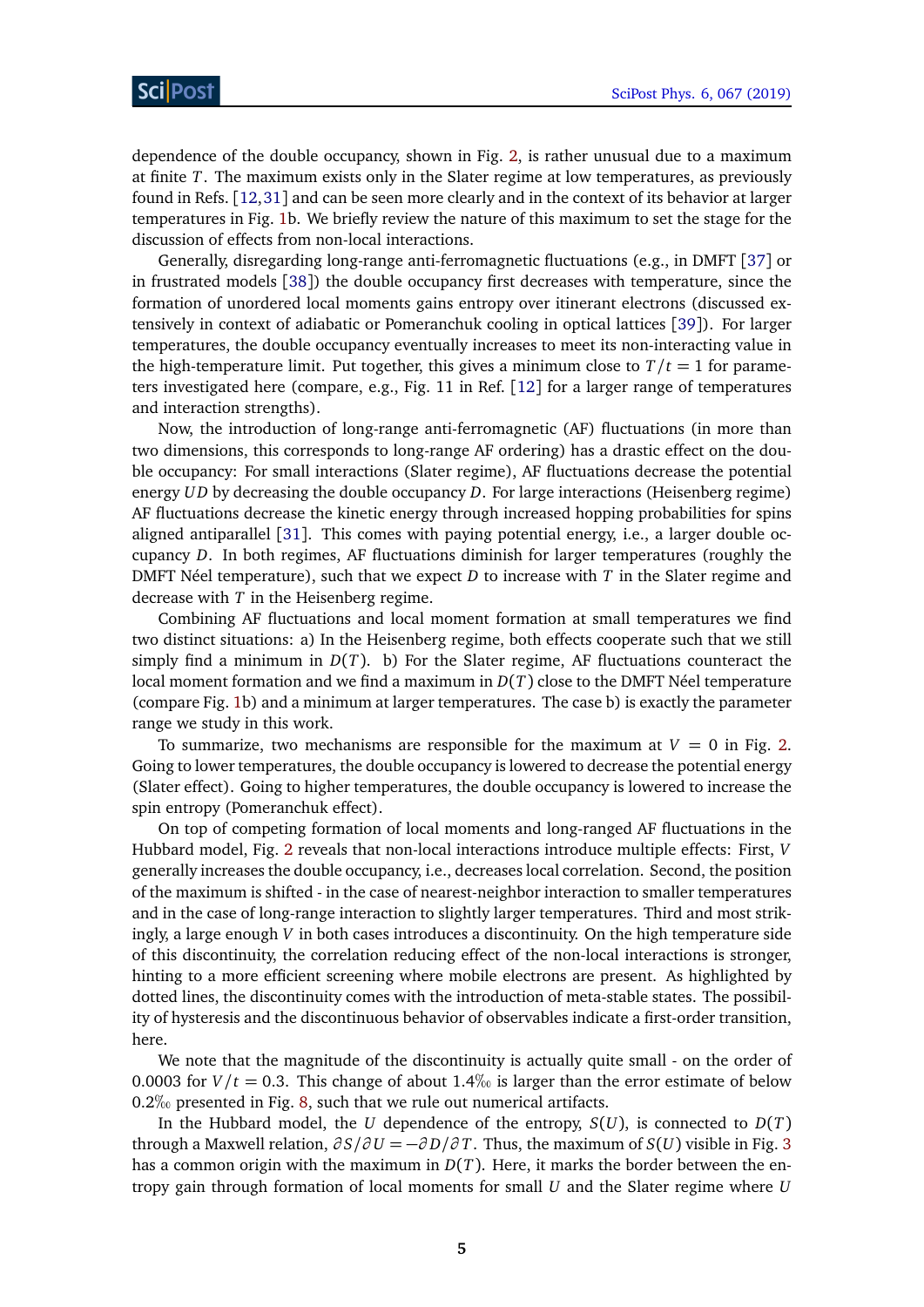<span id="page-5-1"></span>

Figure 3: (Color online) *U* dependence of the entropy per lattice site for  $T/t = 0.083$ and different strengths of the nearest-neighbor (solid lines) and long-ranged Coulomb interaction (broken lines). Only data for  $U > V$  are shown.

decreases the entropy through AF fluctuations. For even larger *U*, the entropy passes through a minimum to rise again by local moment formation and finally reach ln 2 in the atomic limit.

The introduction of non-local interactions decreases the entropy for most *U*. This decrease is larger on the large-*U* side of the discontinuity, i.e., in the regime where AF ordering is favored. For the case of nearest-neighbor interactions we observe an increase of the entropy through *V* for a small regime directly on the low-*U* side of the discontinuity. For the nearestneighbor case the maximum is shifted to larger values of *U*.

For the long-range case, the location of the maximum is hardly influenced by non-local interactions for only observing the region of *U* values above the discontinuity. However, through the introduction of the discontinuity, we find a maximal *S* at smaller *U* than in the case of the pure Hubbard model.

Interestingly, in both cases the discontinuity takes place at rather different values of *U*. The discontinuity comes with a larger jump in the case of nearest-neighbor interactions.

Similar to the case of the double occupancy, the relative magnitude of the discontinuity for  $V/t = 0.4$  is larger than the error estimate presented in Fig. [8.](#page-12-2)

### <span id="page-5-0"></span>**3.2 Mechanism of screening local correlations.**

So far we have gained insight into the effects non-local interactions have on the properties of the Hubbard model by examining the double occupancy and entropy: we have learned that local correlation effects are reduced and under certain circumstances a first-order transition takes place. Now we study the underlying mechanisms of both effects in terms of the free energy of the effective system.

We essentially find three scenarios for how non-local interactions decrease correlations: 1) In the Fermi-liquid, non-local interactions push the system deeper into the Fermi-liquid by decreasing the effective interaction at fixed hopping. 2) Deep in the correlated regime, non-local interactions push the system to effectively lower temperatures by increasing the hopping at fixed interaction strength. 3) In a correlated system close to the metal-insulator transition non-local interactions push the system into the Fermi-liquid regime while increasing the entropy. Under certain circumstances this happens discontinuously. In the following, we will give a detailed analysis of these three regimes, where we from now on focus on the case of nearest-neighbor interaction only, since the case of long-range interaction is qualitatively similar.

Figure [4](#page-6-0) shows examples of the variational free energy for all mentioned scenarios. A representative example of the Fermi-liquid regime is shown in Fig. [4](#page-6-0) a), where we identify a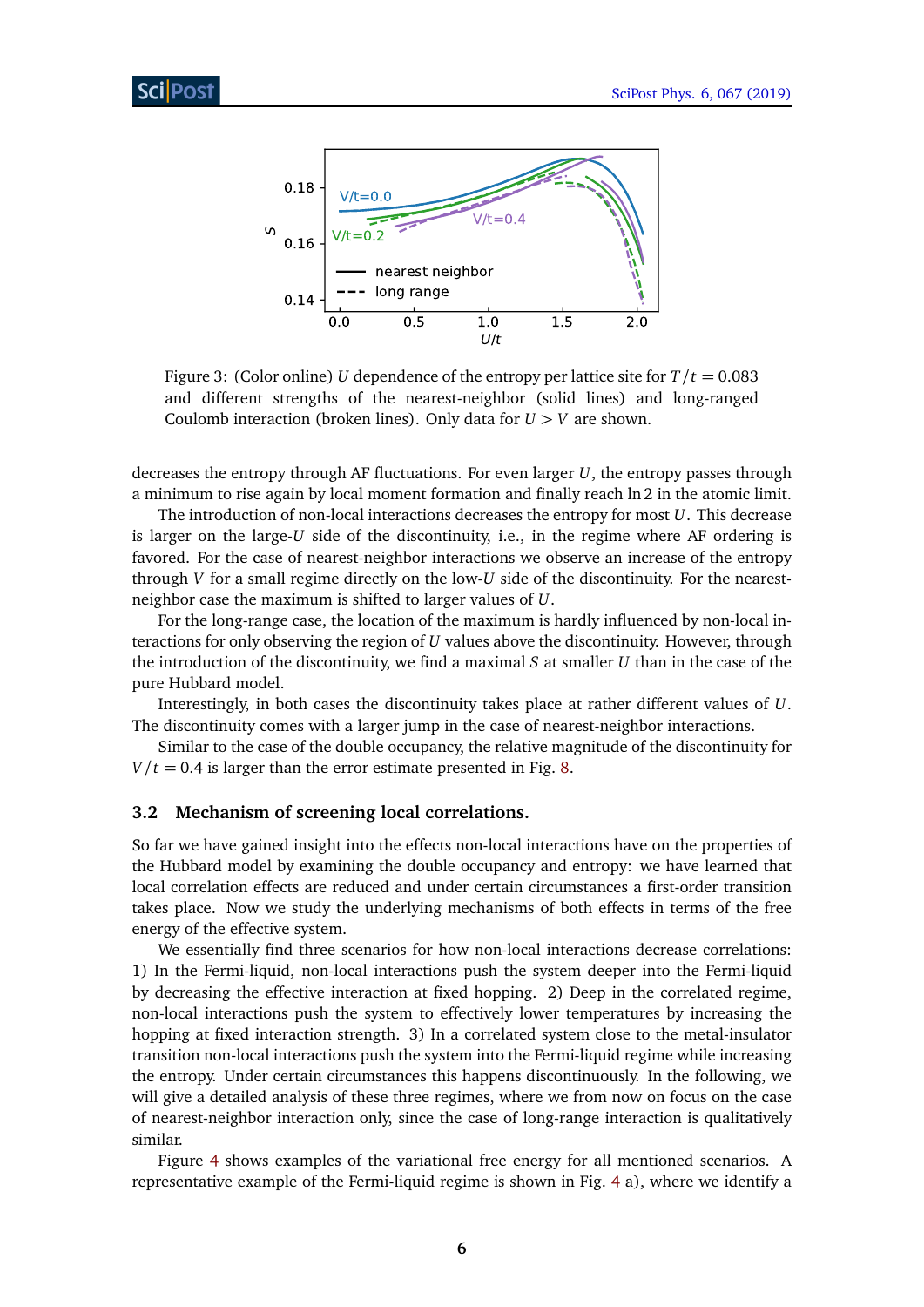<span id="page-6-0"></span>

Figure 4: (Color online) Color-coded variational free energy  $F_\nu(\tilde{t},\tilde{U})\cdot 10^3$  relative to its global minimum for a) a Fermi liquid, b) a strongly correlated regime, and c) at the border between both. The contour lines clarify the low energy structure. Restricted phase space for varying only at fixed  $\tilde{t} = t$  and  $\tilde{U} = U$  and the respective minima are marked as blue dashed lines and crosses respectively. The temperature is  $T = 0.1$ .

minimum close to the  $\tilde{t} = t$  line. Here, a variation of  $\tilde{U}$  alone gives basically the same result as varying both parameters: Correlations are reduced by a quenching of the effective interaction.

In the strongly correlated regime, shown in Fig. [4](#page-6-0) b), we find the opposite case: The minimum is located close to the  $\tilde{U} = U$  line and the correlations are quenched by increasing the effective hopping.

We observe these two distinct behaviors by tracking how increasing *V* changes the effective parameters in a  $T/\tilde{t}$ - $\tilde{U}/\tilde{t}$  phase diagram, shown in Fig. [5.](#page-6-1) The blue track starts at the square marker in the Fermi regime: Here, only the effective local interaction is changed such that the track moves horizontally to smaller  $\tilde{U}/\tilde{t}$  at constant effective temperature  $T/\tilde{t}$ . The orange track starts in the correlated phase and moves diagonally to smaller  $\tilde{U}/\tilde{t}$  *and* smaller effective temperature  $T/\tilde{t}$ . It does so hardly changing  $\tilde{U}$ , as shown by the gray dashed lines giving the direction of constant  $\tilde{U}$ .

<span id="page-6-1"></span>

Figure 5: (Color online) Color coded entropy *S* of the Hubbard model in the region marked by a circle in Fig. [1a](#page-2-3)). Colored markers represent the effective parameters in this phase space for different nonlocal interactions *V* (squares:  $V = 0$ , triangles:  $V = 0.5$  and dots in between represent linearly increasing values from  $V = 0$  to *V* = 0.5) and *U*/*t* ratios (blue: *U* = 1.6, red: *U* = 2.1, yellow: *U* = 2.4 and *t* = 1.14, respectively. Purple:  $U = 2.1$  and  $t = 1.26$ ) at  $T = 0.1$ . The lines show the directions of constant  $\tilde{U}$  (dashed) and  $\tilde{t}$  (dotted). The white line shows where the variation of  $\tilde{t}$  and that of  $\tilde{U}$  leads to the same free energy gain for infinitesimal V (see text).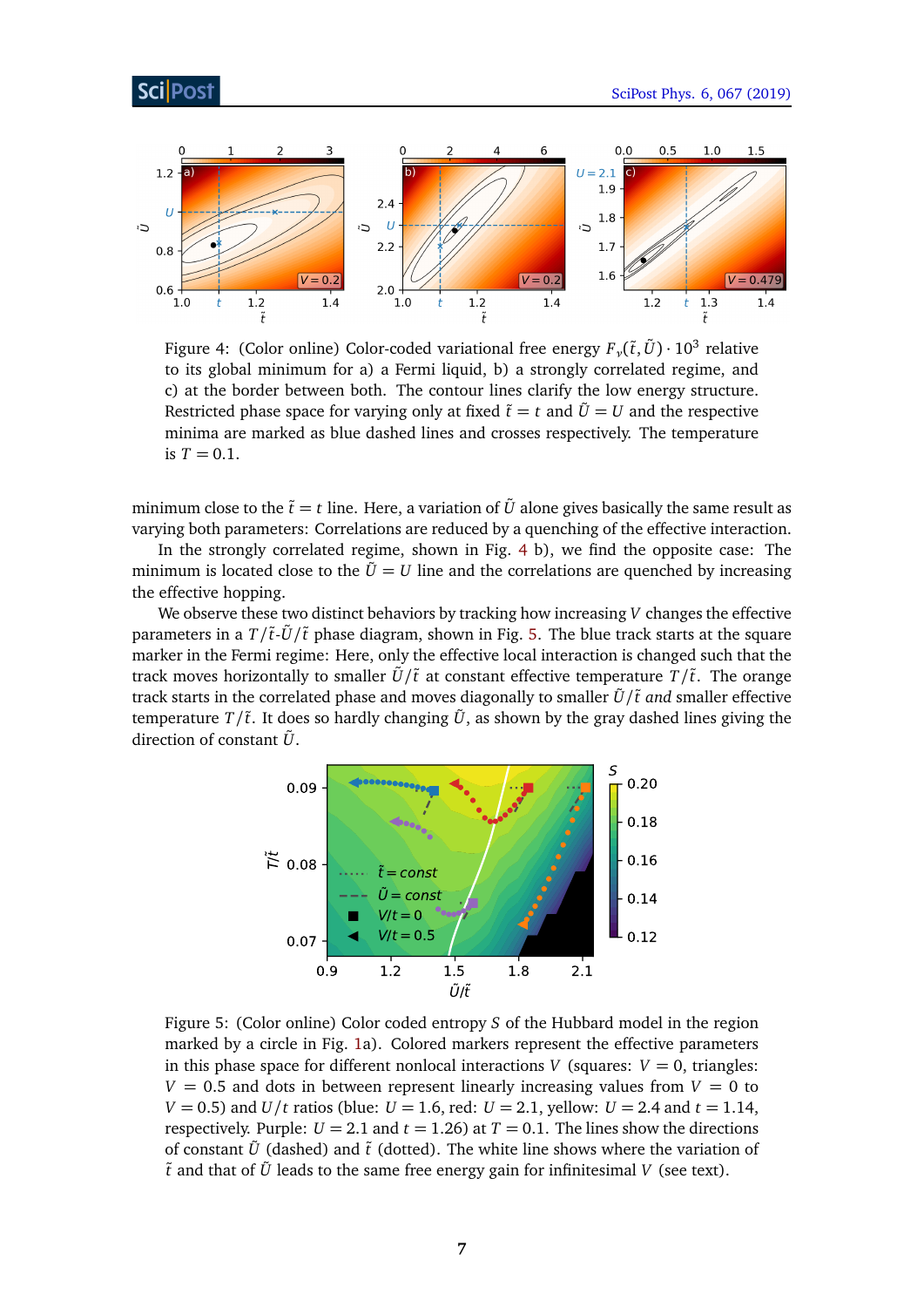We identify the different regimes by expanding the free energy functional (Eq. [3\)](#page-2-4) parabolically in *V*. One can then explicitly show whether the variation of  $\tilde{t}$  or that of  $\tilde{U}$  leads to a smaller free energy for infinitesimal  $V$  as shown in Ref. [[27](#page-14-7)]. One finds that the variation of  $\tilde{t}$ minimizes the free energy if

$$
\frac{1}{2} \frac{(\partial_{\tilde{t}} \langle n_0 n_1 \rangle)^2}{\partial_{\tilde{t}} \langle c_1^{\dagger} c_0 \rangle} > z \frac{(\partial_{\tilde{U}} \langle n_0 n_1 \rangle)^2}{\partial_{\tilde{U}} \langle n_0 n_0 \rangle},\tag{4}
$$

and vice versa, where *z* is the number of nearest neighbors. The solid white line in Fig. [5](#page-6-1) shows where the left and right expressions coincide. Left to the line, the variation of  $\tilde{U}$  minimizes the free energy for infinitesimal  $V$ , right to the line that of  $\tilde{t}$  does so. The line basically follows the maxima of  $S(U)$  visible as dips in the contour lines.

We finally come to the last and most interesting case of non-local interactions inducing a (discontinuous) metal-insulator transition. We show a representative free energy surface in Fig. [4](#page-6-0) c), where we find two local minima. Interestingly, both minima are found with similar  $\tilde{U}/\tilde{t}$  ratio such that the competing configurations differ only in effective temperature  $T/\tilde{t}$ . Here the global minimum is realized for the higher effective temperature. By decreasing the non-local interaction *V* slightly the free energy landscape changes such that the minimum at low temperature (high  $\tilde{t}$ ) is the global minimum: non-local interactions induce a first-order phase transition.

We also investigate this third scenario in terms of how the effective parameters in the *T*/ $\tilde{t}$ - $\tilde{U}/\tilde{t}$  phase diagram behave. Both the red and magenta track start for *V* = 0 at the square markers in the correlated regime such that non-local interactions lead to an increase of the hopping. In the first case we find a smooth transition to a Fermi-liquid. In the second case, we find a critical *V* for which the track jumps at constant  $\tilde{U}/\tilde{t}$  to larger effective temperature. The entropy, which is color coded in the same figure, increases during the jump with the effective temperature.

This general description of how non-local interactions screen local correlation effects extends findings from GW+DMFT in Ref. [[24](#page-14-9)] which show that the partially (only by non-local interactions) screened local interaction at zero frequency strongly depends on *V* in the Fermiliquid regime, while it is nearly constant in the Mott-insulator. However, in contrast to our findings the transition from strong to weak screening happens continuously in GW+DMFT.

### <span id="page-7-0"></span>**3.3 Critical non-local interaction**

In the following, we identify the critical non-local interaction *V<sup>c</sup>* , defined as the smallest *V* for which a discontinuous transition takes place. We present the *U*-dependence of *V<sup>c</sup>* and the accompanying jump in entropy *∆S* (which is proportional to the latent heat) for *t* = 1.26 and  $T = 0.1$  in Fig. [6.](#page-8-2)

At this temperature, the smallest  $V_c(U)$  is  $\sim 0.1t$ , which is significantly smaller than the strong coupling estimate for the charge density wave phase ( $V \gtrsim U/4$ ). This rules out any kind of masking by a charge-density-wave phase. The jump in entropy is on the order of 10−<sup>3</sup> , on which we base the assessment of observability in experimental setups in the next section. Importantly, finding  $V_c(U) < U/4$  also leads to the possibility of simulating the models containing the prospective discontinuity by numerically exact simulations, e.g., bond-centered auxiliary field Monte Carlo  $[40]$  $[40]$  $[40]$ , since  $V < 4U$  is the parameter regime, where no sign problem occurs in the square lattice.

We note that for fewer variational degrees of freedom (by fixing either  $\tilde{t} = t$  or  $\tilde{U} = U$ ) we do not find a first-order phase transition for the parameters shown in Fig. [6:](#page-8-2) The increased variational freedom is crucial, here, to properly describe the competition between minimizing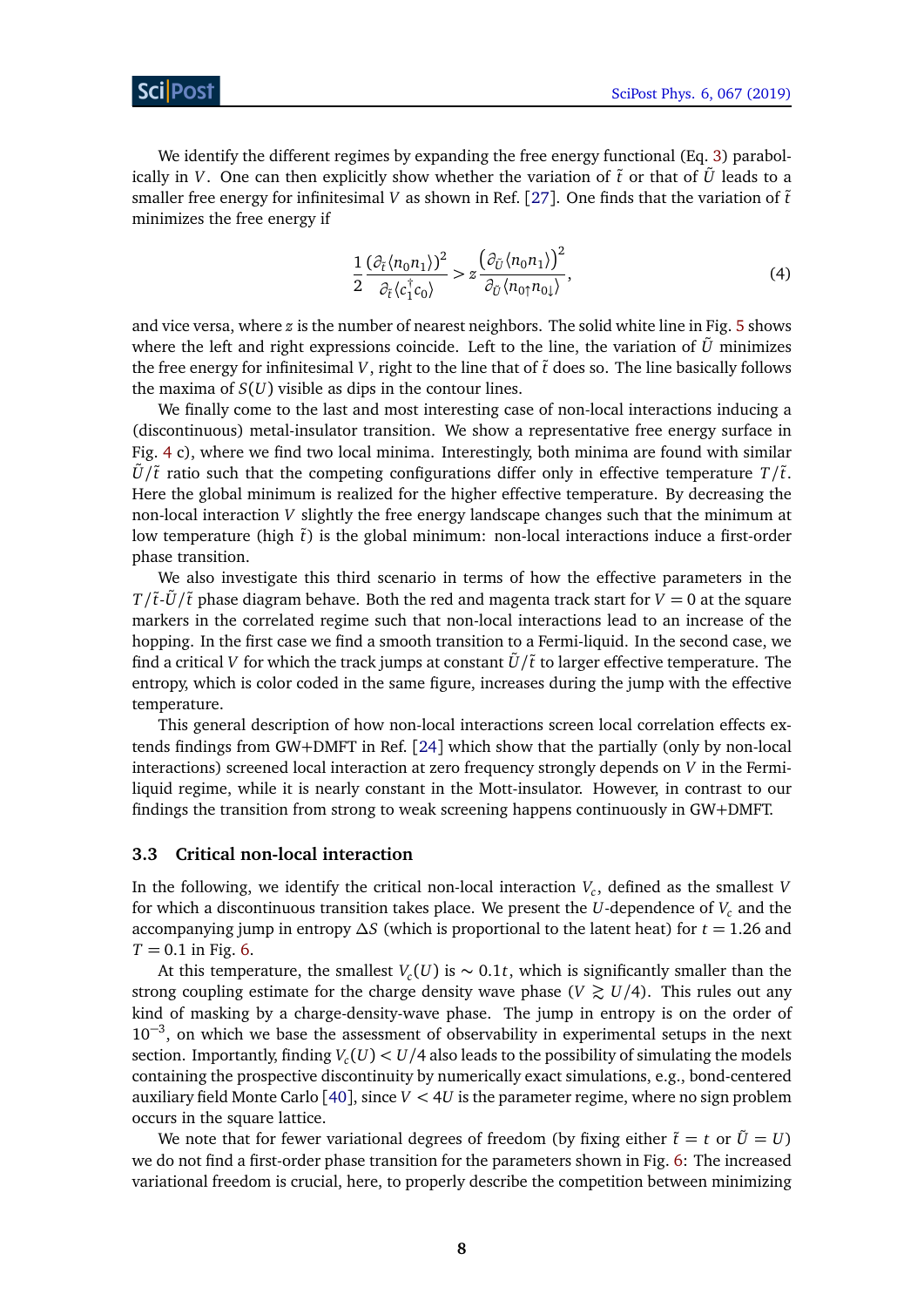<span id="page-8-2"></span>

Figure 6: (Color online) a) Critical nonlocal interaction *V<sup>c</sup>* for which a first-order transition takes place. The dot marks the smallest *U/t* at which a first-order transition takes place. b) Change of the entropy due to the phase transition. The temperature is  $T/t = 0.079$  for a) and b).

the potential energy (via  $\tilde{U}$ ) in the Fermi liquid and minimizing the kinetic energy (via  $\tilde{t}$ ) in the Mott insulator.

### <span id="page-8-0"></span>**3.4 Comparison to experimentally observed first-order transitions**

Experimentally observed discontinuous metal-insulator transitions can be classified into two groups: The first involves transitions where electronic and lattice degrees of freedom participate, e.g., in the case of the metal-insulator transition in  $\mathrm{VO}_2.$  These typically come with a large change of entropy (*∆S* ∼ 1.2 per V atom).

The second group involves purely electronic transitions with a typically smaller jump in entropy. Two examples of the second group are the quantum magnet TiOCl with an entropy change smaller than  $\Delta S = 0.1$  per unit cell [[41](#page-15-11)] and Sm<sub>2</sub>IrIn<sub>8</sub> where an antiferromagnetic transition leads to *∆S* = 0.08 per unit cell. [[42](#page-15-12)] Even smaller jumps are observed for an electric-field induced transition in the ferroelectric ceramic  $Ba_{0.73}Sr_{0.27}TiO_3$  with  $\Delta S = 0.01$ per Ti atom [[43](#page-15-13)] and for the metal-insulator transition in NiS<sub>2−*x*</sub>Se<sub>*x*</sub> with ∆*S* between 0.003 and 0.08 per unit cell. [[44,](#page-15-14)[45](#page-16-0)]

Since we do not consider any lattice degrees of freedom, we should compare the jumps in entropy found here to the second group. The largest jumps found (which are not masked by a charge density wave) are on the order of *∆S* ∼ 0.005, which is well inside the range associated with purely electronic transitions in real materials.

A further interesting group of materials showing first-order metal-insulator transitions are alkali-doped fullerides [[46](#page-16-1)] and layered organic superconductors [[47,](#page-16-2)[48](#page-16-3)] since they both host considerable non-local interactions, as found in ab-initio calculations [[49,](#page-16-4)[50](#page-16-5)]

### <span id="page-8-1"></span>**4 Conclusion**

We have investigated thermodynamic properties of the metal-insulator transition in the extended Hubbard model, established a reference for future numerical studies, and found discontinuous transitions accompanied with latent heat which is in the range of what is experimentally observed in real materials whenever mainly electronic transitions are involved.

Generally, we have found distinct mechanisms for the suppression of correlation effects in the Fermi-liquid and Mott insulating regime: in the metallic phase the influence of non-local interactions is effectively described by a reduction of the local interaction *U*. Conversely, in the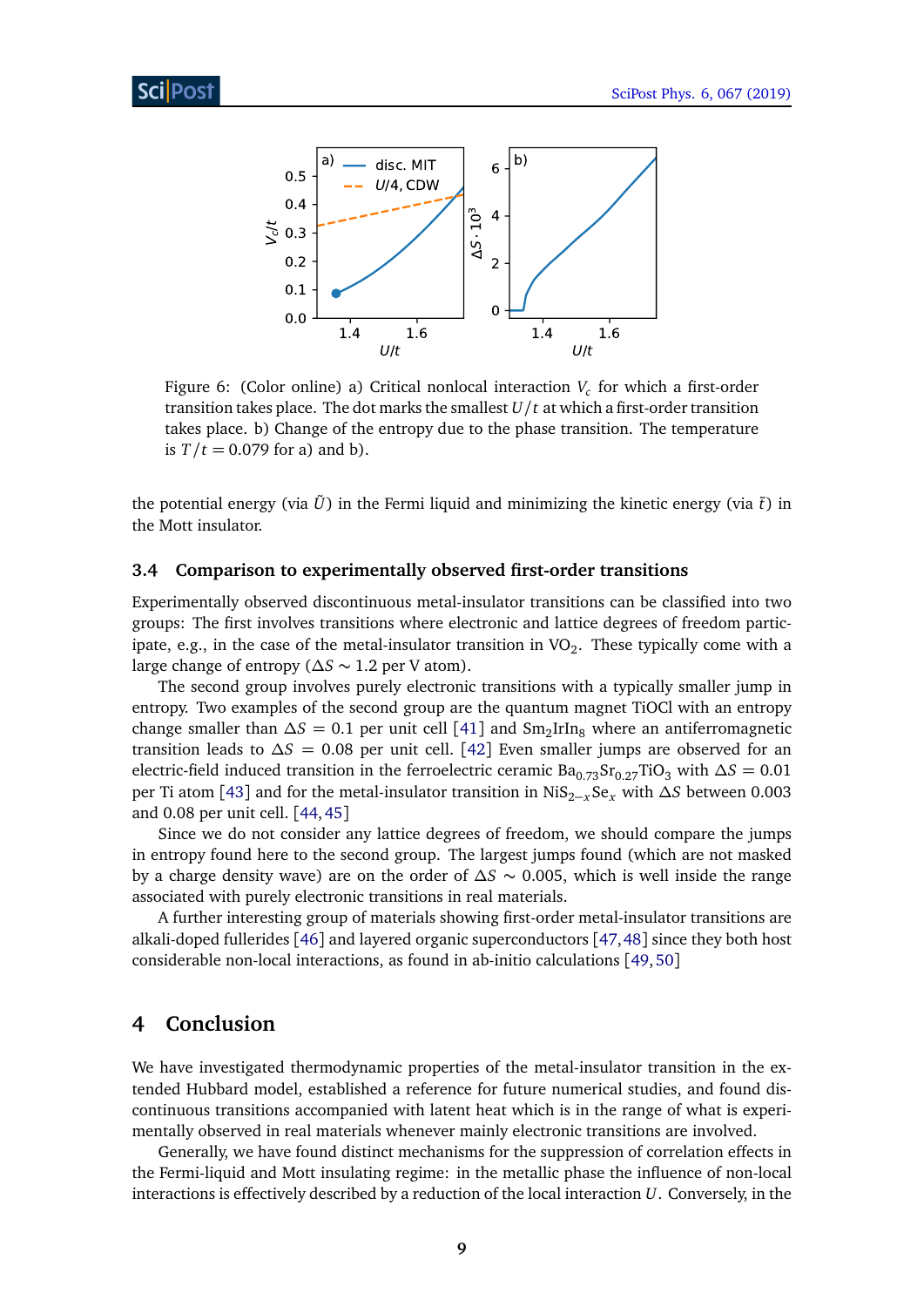insulating phase it is described by an increase of the hopping (*t*). The discontinuous transition finally is described by simultaneously decreasing *t* and *U* at a fixed ratio, which comes with an increase of the effective temperature and therefore the entropy.

The regime of parameters for which we find discontinuous Mott transitions rules out masking by charge density waves.

By comparing jumps of the entropy to experimentally observed first-order transitions, we are confident that the mechanism for a first-order transition is of experimental relevance and that it should be a significant contributor to discontinuous metal-insulator transitions in real materials, particularly in situations where lattice distortions are not relevant.

## **Acknowledgements**

The authors acknowledge helpful discussions with Erik Koch, Alloul Henri, and Alexander Lichtenstein.

**Funding information** MS, EGCPL, and TOW acknowledge financial support of DFG via RTG QM<sup>3</sup>. MIK acknowledges financial support of NWO via Spinoza Prize. The authors acknowledge the North-German Supercomputing Alliance (HLRN) for providing computing resources via project number hbp00046 that have contributed to the research results reported in this paper.

## <span id="page-9-0"></span>**A Calculation of the free energy and entropy**

In the DQMC method, we have no direct access to the free energy. However, we do have access to its first derivative the double occupancy:

<span id="page-9-1"></span>
$$
\frac{\partial F_{\tilde{H}}}{\partial \tilde{U}} = \langle n_{\uparrow} n_{\downarrow} \rangle = D. \tag{5}
$$

We obtain the free energy at any  $\tilde{U}$  by integrating from  $\tilde{U}_0 = 0,$ 

$$
F_{\tilde{H}}(\tilde{t},\tilde{U}) = \int_{\tilde{U}_0}^{\tilde{U}} ND(\tilde{t},\tilde{U}') d\tilde{U}' + F_{\tilde{H}}(\tilde{t},\tilde{U}_0),
$$
\n(6)

where the free energy in the analytically solvable noninteracting case is given by

$$
F_{\tilde{H}}(\tilde{t}, \tilde{U}_0 = 0) = -\frac{2}{\beta N_k} \sum_{k} \log(1 + \exp(-\beta(\tilde{\varepsilon}_k - \mu))), \tag{7}
$$

where  $\tilde{\varepsilon}_k$  are the single-particle energies of the non-interacting system with hopping amplitude ˜*t*. We calculate the integral over the double occupancy numerically using the composite trapezoidal rule.

We approximate the original system's entropy  $S = (\langle H \rangle - F_H)/T$  using Eq. [3](#page-2-4) and evaluating the expectation value with the effective density matrix for optimized  $\tilde{U}$  and  $\tilde{t}$ :

$$
S \approx (\langle H \rangle_{\tilde{H}} - F_{\nu})/T = (\langle \tilde{H} \rangle_{\tilde{H}} - F_{\tilde{H}})/T = \tilde{S}.
$$
 (8)

In a recent work, Walsh et al. [[13](#page-13-9)] extract the entropy of the Hubbard model from the Gibbs-Duhem relation. Their approach is based on an integration over chemical potential, that is, it requires simulations away from half-filling. In contrast, the coupling-constant integration presented here can be performed using only half-filled simulations. For our purpose here, that is a substantial advantage since DQMC suffers from a sign problem away from half-filling.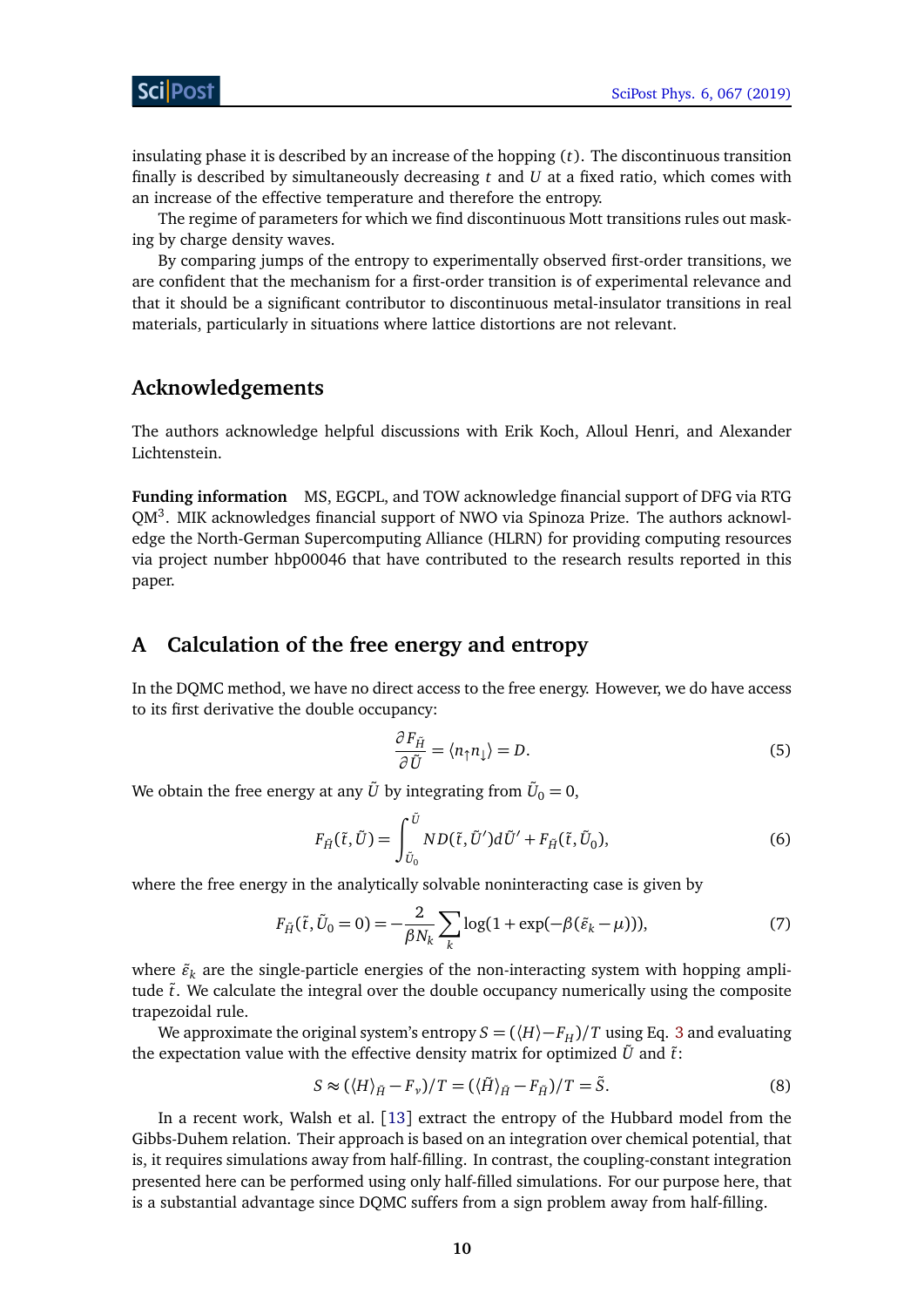### <span id="page-10-0"></span>**B Error estimation**

Performing an error estimate for the results of the variational principle is difficult due to a multitude of error sources: a) statistical (finite sampling) and systematic (finite size and finite Trotter discretization) DQMC errors, b) uncertainties in the evaluation of the free energy, and c) errors from the limits of the variational principle.

In Secs. [B.1](#page-10-1) and [B.2](#page-10-2) we explain how we deal with the statistical and systematic DQMC errors. In the remaining sections [B.3](#page-11-0) and [B.4](#page-12-1) we discuss errors in the free energy and convergence of sums of charge correlation functions over neighbors throughout the lattice. The most difficult error to assess is the intrinsic error introduced by the limitations of the variational principle. We have performed benchmarks in Ref. [[25](#page-14-5)] for the case of only varying  $\tilde{U}$  and we expect qualitatively similar results here. I.e., that the variational principle performs naturally well in describing properties concerning spin fluctuations (e.g., the Mott transition) but bad at properties concerning charge fluctuations (e.g., the charge density wave).

### <span id="page-10-1"></span>**B.1 Statistical DQMC Errors**

We use the determinant quantum Monte Carlo method (DQMC) [[35](#page-15-5)] implemented in the QUEST code [1](#page-10-3) . We solve Hubbard models in steps of *∆*˜*t* = 0.02 and *∆U*˜ = 0.1 and use the fact that in the case of a finite system all observables behave smoothly with  $\tilde{U}$  and  $\tilde{t}$ . We drastically reduce the statistical error by using a Savitzky-Golay approach [[51](#page-16-6)]: We fit a two-dimensional polynomial,

$$
g(\tilde{t}, \tilde{U}) = \sum_{nm}^{NM} a_{nm} \tilde{t}^n \tilde{U}^m,
$$
\n(9)

to the data in a box of widths  $w_{\tilde{t}}$  and  $w_{\tilde{U}}$  around the point ( $\tilde{t}_0, \tilde{U}_0$ ). We use  $w_{\tilde{t}} = 1.0$ ,  $w_{\tilde{U}} = 1.0$ , and third order polynomials. We additionally give larger weight to data close to  $(\tilde{t}_0, \tilde{U}_0)$  as to those further away by using a tricubic weighting function  $\left(1-d^3\right)^3$  where the distance is defined as  $d = \max\{|\tilde{t} - \tilde{t}_0|/w_{\tilde{t}}; |\tilde{U} - \tilde{U}_0|/w_{\tilde{U}}\}$ . For all parameters we have performed 500 warm up sweeps and 50000 measurement sweeps.

### <span id="page-10-2"></span>**B.2 Systematic DQMC errors**

Next to statistical errors stemming from finite sampling times in the Monte Carlo procedure which we deal with by smoothing (c.f. Sec. [B.1\)](#page-10-1), all observables acquire a systematic error by the Trotter-decoupling for finite imaginary time differences *∆τ*. In many cases one achieves *qualitatively* correct results by choosing small enough values of *∆τ* (e.g., by choosing  $\Delta \tau \sim \sqrt{0.125/U}$ , as suggested in Ref. [[52](#page-16-7)]). However, in the case of calculating the free energy (and the entropy) by integrating the double occupancy over  $\tilde{U}$  we magnify the systematic error (while averaging out the statistical error), which leads to even qualitatively wrong results.

We show this for simulations [[53](#page-16-8)] for a larger set of  $\tilde{U}/\tilde{t}$ . In Fig. [7](#page-11-1) we show the entropy calculated from observables for finite  $\Delta \tau$  and from those which are extrapolated to  $\Delta \tau = 0$ . The entropy for the case of finite *∆τ* is negative for large *U* which breaks basic thermodynamic laws. This is the case, even though both values of *∆τ* shown here are smaller than required by the rule of thumb given above for all values of  $\tilde{U}$ . Interestingly, this effect worsens for smaller temperatures. Only for the data extrapolated to  $\Delta \tau = 0$ , do we find strictly positive entropy. In the end, we alleviate finite-size and Trotter errors by extrapolating from finite

<span id="page-10-3"></span><sup>&</sup>lt;sup>1</sup>"QUantum Electron Simulation Toolbox" QUEST 1.4.9 A. Tomas, C-C. Chang, Z-J. Bai, and R. Scalettar, ([http:](http://quest.ucdavis.edu/) [//quest.ucdavis.edu/](http://quest.ucdavis.edu/))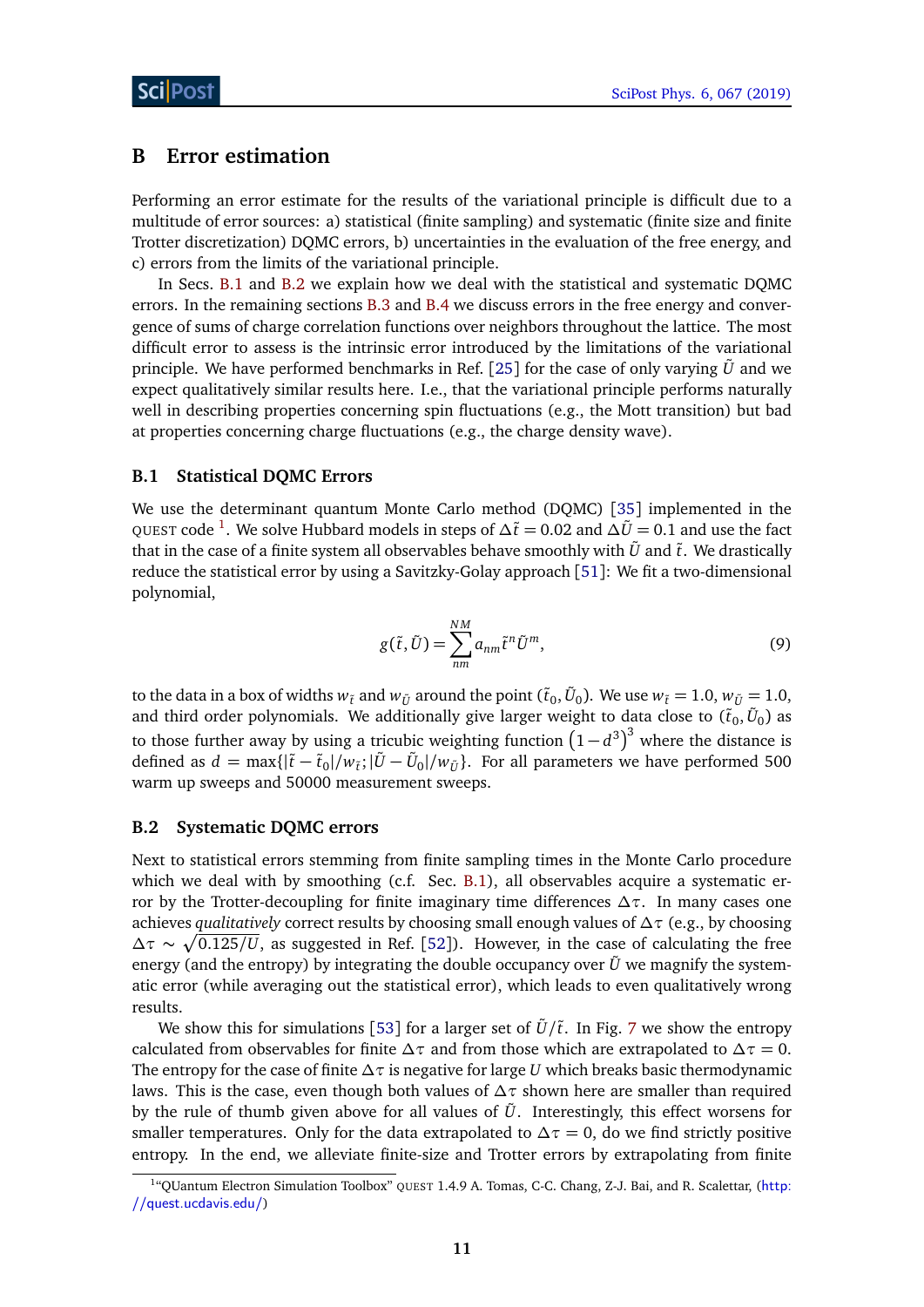<span id="page-11-1"></span>

Figure 7: (Color online) Entropy from DQMC simulations with  $\Delta \tau = 0.1$  (dotted lines),  $\Delta \tau = 0.05$  (dashed lines) and from extrapolated observables for  $\beta \tilde{t} = 10$ (red) and  $\beta \tilde{t} = 16$  (blue). The linear size of the simulated square lattice is  $L = 8$ .

Trotter discretizations of  $\Delta \tau = 0.2$ , 0.1, and 0.05 and linear lattice sizes of  $L = 8$ , 10, and 12 for the square lattice following Refs. [[54](#page-16-9)] and [[28](#page-14-8)].

Determinantal Quantum Monte Carlo maps the Hubbard model at finite temperature to an auxiliary  $d+1$  dimensional Ising model. In this transformation, the temperature is discretized and Suzuki-Trotter discretization errors appear. The observation of negative entropy at *∆τ >* 0 in Fig. [7](#page-11-1) shows that the discretized system is not thermodynamic, in the sense that basic laws of thermodynamics are violated. Only after the extrapolation to  $\Delta \tau = 0$  are they restored. Validating these thermodynamic laws serves as a useful check on the extrapolation process and the quality of the Monte Carlo data.

The free energy also provides a useful validation of the Monte Carlo data. The free energy at constant temperature is a function of  $\tilde{t}$  and  $\tilde{U}$ . The nearest-neighbor Green's function and the double occupancy are the observables conjugate to these parameters, i.e., they could be obtained as first derivatives of the free energy. (In practice, we actually obtain the observables from DQMC and then get the free energy by integration.) Thus, the derivative of the double occupancy w.r.t.  $\tilde{t}$  is a second derivative of the free energy and by Clairaut's theorem it is equal to the derivative of the Green's function w.r.t.  $\tilde{U}$ , modulo prefactors from spin factors. Furthermore, the free energy is a state function and integrating the free energy from  $t_1$ ,  $U_1$  to *t*<sub>2</sub>, *U*<sub>2</sub> should be independent of the path taken through the *t* − *U* plane. These equalities hold for the exact solution of the Hubbard model, for Monte Carlo data it is subject to statistical errors and systematic *∆τ* errors and provides a useful estimate of the quality of the data.

### <span id="page-11-0"></span>**B.3 Errors related to the free energy**

To determine the parameters  $\tilde{U}_0$  and  $\tilde{t}_0$  which minimize the free energy functional  ${F}_\nu$  defined in Eq. [3,](#page-2-4) we calculate the functional for a fixed mesh of  $\tilde{U}$  and  $\tilde{t}$  and perform a minimization using interpolating splines of third order. The accuracy of this approach crucially depends on the accuracy of the observables entering *F<sup>ν</sup>* , i.e., the double occupancy, nearest-neighbor correlation function and Green's function, and the free energy (from Eq. [6\)](#page-9-1).

We assess the accuracy of the functional by checking if its minimum is located at  $\tilde{U} = U$ and  $\tilde{t} = t$  for the trivial case of  $\tilde{H} = H$ , (no non-local interactions,  $V = 0$ ). In the upper panels of Fig. [8](#page-12-2) we show the deviations from the expected result in terms of the variational parameters, i.e.,  $\Delta U = \tilde{U}_0 - U$  and  $\Delta t = \tilde{t}_0 - t$ . Both values show considerable deviations from the ideal behavior ( $\Delta U = \Delta t = 0$ ), which worsens for larger *U*. The errors are strongly correlated with each other, i.e., we find large positive *∆U* where we do so for *∆t*. The jumps in  $\tilde{t}$  corresponding to the first order transition, which can be seen in Fig. [5,](#page-6-1) are about 0.15 -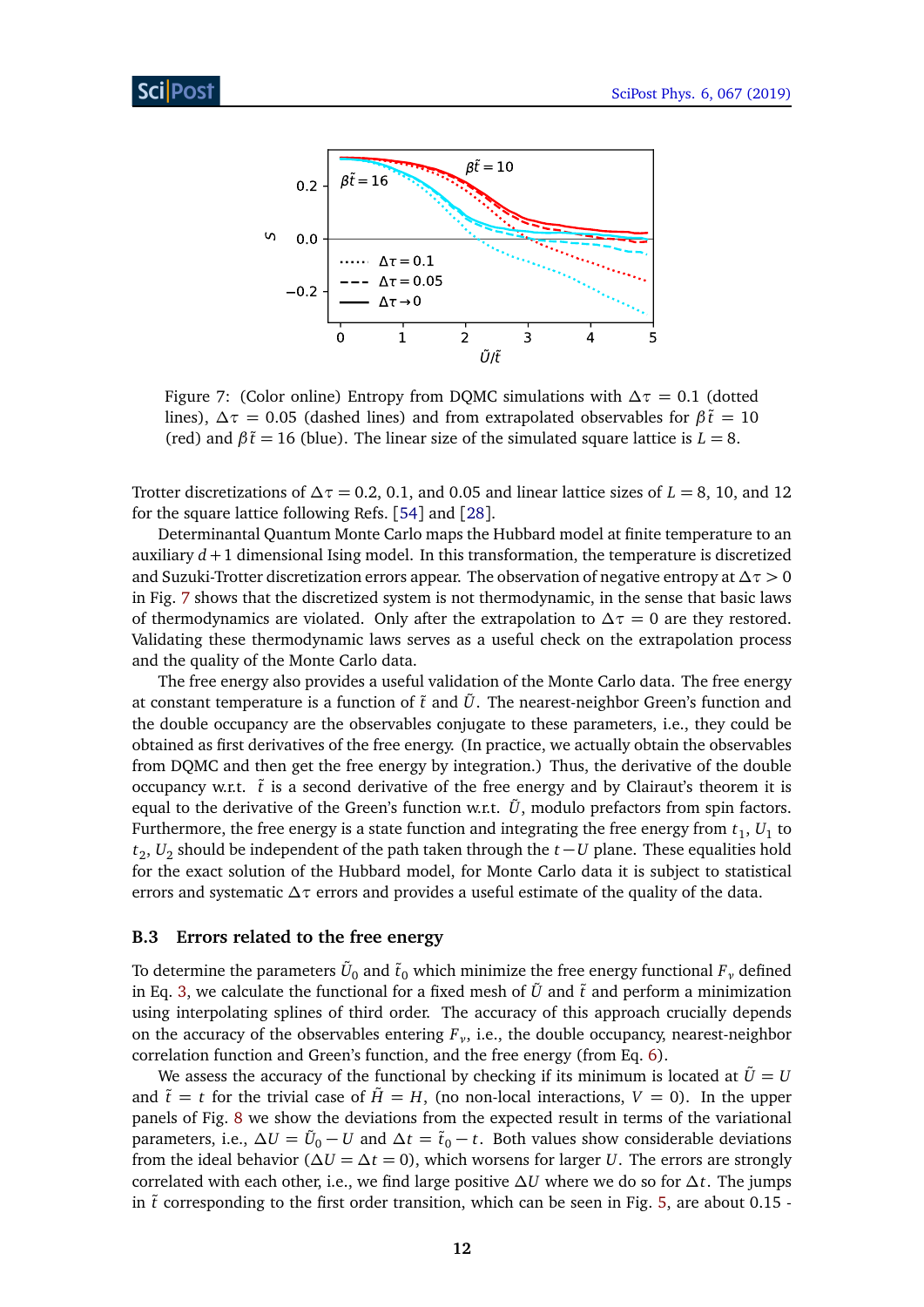<span id="page-12-2"></span>

Figure 8: (Color online) Error in finding the correct minimum of the free energy for  $V = 0$ .

twice the size of the error estimate shown here.

Since  $\tilde{U}$  and  $\tilde{t}$  are only variational parameters without any direct physical meaning, it is more interesting to investigate the relative deviations of observables defined as *∆O* =  $(\tilde{O}$  − *O*)/ $\tilde{O}$ . We find the relative errors of the double occupancy and nearest-neighbor Green's function to be below one per mille. The error in the free energy is even two orders of magnitude smaller. This roots first in a generally quite flat free energy surface and second - since the errors in  $\tilde{U}$  and  $\tilde{t}$  are positively correlated - in the weak dependence of the free energy in constant  $\tilde{U}/\tilde{t}$  direction (c.f. surfaces shown in Fig. [4\)](#page-6-0).

Since the entropy does not only depend on  $\tilde{U}/\tilde{t}$  but also strongly on  $\tilde{t}$  via the effective increase of the temperature  $T/\tilde{t}$ , we find more considerable errors, here. The deviations of the entropy from the expected result for the parameters studied in this work are between 1% and 2%.

### <span id="page-12-0"></span>**B.4 Finite-size convergence for the Coulomb case**

<span id="page-12-1"></span>

Figure 9: Convergence of the effective parameters with the number of neighbors considered in their calculation in the Coulomb case for  $U = 1$ ,  $t = 1$ ,  $V_{01} = 0.2$ , and  $\beta = 10$ .

For the case of long-range Coulomb interaction, the calculation of the free energy func-tion (Eq. [3\)](#page-2-4), involves a sum over neighbors:  $\sum_i V_{0j} \langle n_0 n_j \rangle$ . Although we perform a finite size extrapolation of the observables  $\langle n_0 n_j \rangle$ , we can only do this for observables which are actually present in the smallest lattice considered (which are 14 non-equivalent neighbors in the case of an  $8 \times 8$  lattice). We therefore have to check how the sum and thereby the effective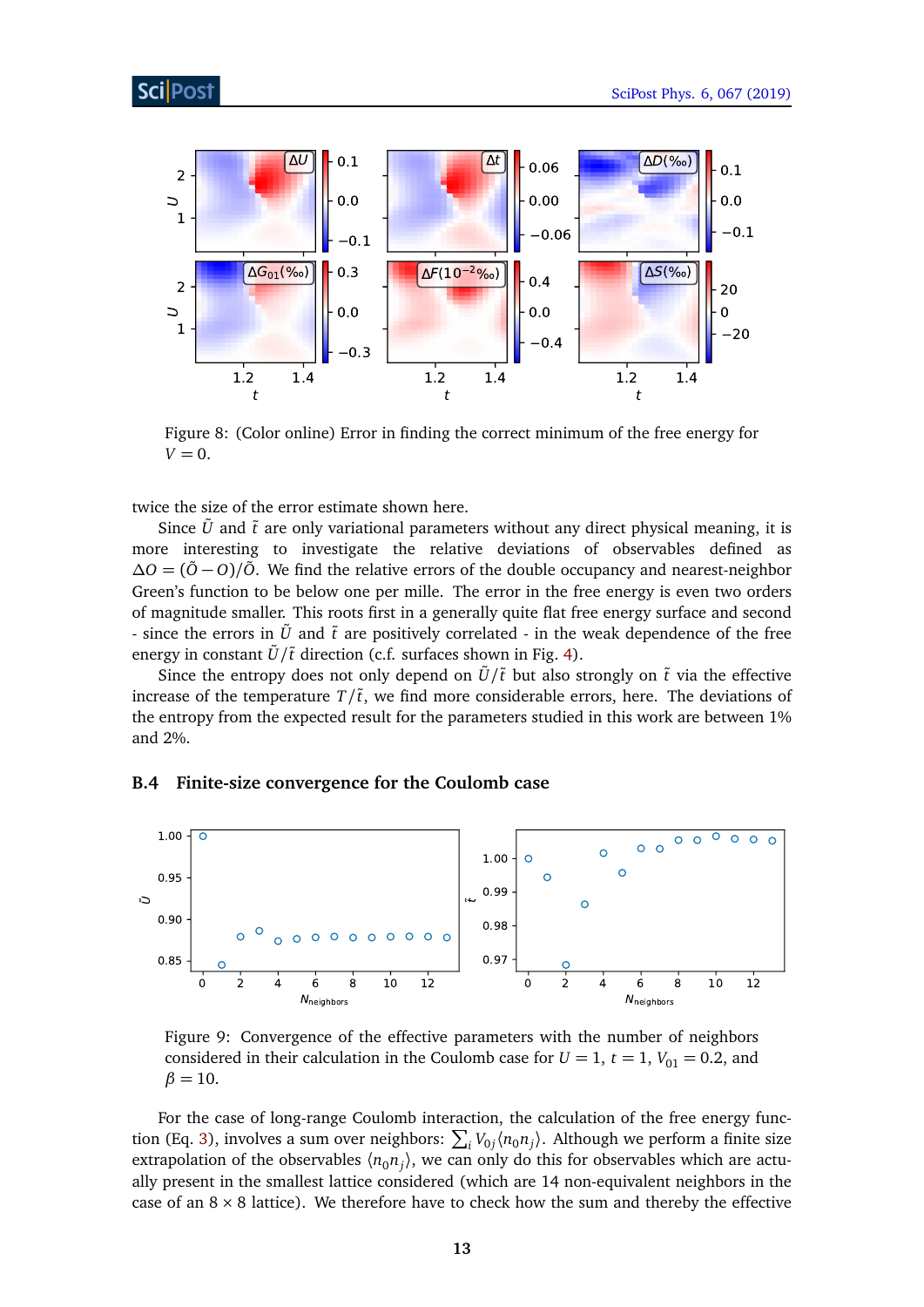parameters converge. We plot the convergence of  $\tilde{t}$  and  $\tilde{U}$  in Fig. [9.](#page-12-1) Both basically converge for 8 neighbors, such that finite size errors in the case of long-range Coulomb interaction are negligible. The fast convergence relates to the combination of the  $1/r$  behavior of  $V(r)$ , the exponential decay of spatial correlations for finite  $\tilde{U}$  and a checkerboard like oscillation of the  $\text{sign of } \partial/\partial\, \tilde U \; \langle n_0 n_j \rangle \; \text{at small } \tilde U \; [55].$  $\text{sign of } \partial/\partial\, \tilde U \; \langle n_0 n_j \rangle \; \text{at small } \tilde U \; [55].$  $\text{sign of } \partial/\partial\, \tilde U \; \langle n_0 n_j \rangle \; \text{at small } \tilde U \; [55].$ 

## **References**

- <span id="page-13-0"></span>[1] J. Hubbard, *Electron correlations in narrow energy bands*, Proc. R. Soc. Lond. A **276**, 238 (1963), doi:10.1098/[rspa.1963.0204.](http://dx.doi.org/10.1098/rspa.1963.0204)
- [2] M. C. Gutzwiller, *Effect of correlation on the ferromagnetism of transition metals*, Phys. Rev. Lett. **10**, 159 (1963), doi:10.1103/[PhysRevLett.10.159.](http://dx.doi.org/10.1103/PhysRevLett.10.159)
- [3] J. Kanamori, *Electron correlation and ferromagnetism of transition metals*, Prog. Theor. Phys. **30**, 275 (1963), doi:10.1143/[PTP.30.275.](http://dx.doi.org/10.1143/PTP.30.275)
- [4] J. Hubbard, *Electron correlations in narrow energy bands III. An improved solution*, Proc. R. Soc. Lond. A **281**, 401 (1964), doi:10.1098/[rspa.1964.0190.](http://dx.doi.org/10.1098/rspa.1964.0190)
- <span id="page-13-1"></span>[5] M. C. Gutzwiller, *Effect of correlation on the ferromagnetism of transition metals*, Phys. Rev. **134**, A923 (1964), doi:10.1103/[PhysRev.134.A923.](http://dx.doi.org/10.1103/PhysRev.134.A923)
- <span id="page-13-2"></span>[6] T. Esslinger, *Fermi-Hubbard physics with atoms in an optical lattice*, Annu. Rev. Condens. Matter Phys. **1**, 129 (2010), doi:10.1146/[annurev-conmatphys-070909-104059.](http://dx.doi.org/10.1146/annurev-conmatphys-070909-104059)
- <span id="page-13-3"></span>[7] E. Cocchi, L. A. Miller, J. H. Drewes, M. Koschorreck, D. Pertot, F. Brennecke and M. Köhl, *Equation of state of the two-dimensional Hubbard model*, Phys. Rev. Lett. **116**, 175301 (2016), doi:10.1103/[PhysRevLett.116.175301.](http://dx.doi.org/10.1103/PhysRevLett.116.175301)
- <span id="page-13-4"></span>[8] E. Cocchi, L. A. Miller, J. H. Drewes, C. F. Chan, D. Pertot, F. Brennecke and M. Köhl, *Measuring entropy and short-range correlations in the two-dimensional Hubbard model*, Phys. Rev. X **7**, 031025 (2017), doi:10.1103/[PhysRevX.7.031025.](http://dx.doi.org/10.1103/PhysRevX.7.031025)
- <span id="page-13-5"></span>[9] E. Khatami and M. Rigol, *Thermodynamics of strongly interacting fermions in two-dimensional optical lattices*, Phys. Rev. A **84**, 053611 (2011), doi:10.1103/[PhysRevA.84.053611.](http://dx.doi.org/10.1103/PhysRevA.84.053611)
- <span id="page-13-6"></span>[10] J. P. F. LeBlanc and E. Gull, *Equation of state of the fermionic two-dimensional Hubbard model*, Phys. Rev. B **88**, 155108 (2013), doi:10.1103/[PhysRevB.88.155108.](http://dx.doi.org/10.1103/PhysRevB.88.155108)
- <span id="page-13-7"></span>[11] E. Kozik, E. Burovski, V. W. Scarola and M. Troyer, *Néel temperature and thermodynamics of the half-filled three-dimensional Hubbard model by diagrammatic determinant Monte Carlo*, Phys. Rev. B **87**, 205102 (2013), doi:10.1103/[PhysRevB.87.205102.](http://dx.doi.org/10.1103/PhysRevB.87.205102)
- <span id="page-13-8"></span>[12] K. Seki, T. Shirakawa and S. Yunoki, *Variational cluster approach to thermodynamic properties of interacting fermions at finite temperatures: A case study of the twodimensional single-band Hubbard model at half filling*, Phys. Rev. B **98**, 205114 (2018), doi:10.1103/[PhysRevB.98.205114.](http://dx.doi.org/10.1103/PhysRevB.98.205114)
- <span id="page-13-9"></span>[13] C. Walsh, P. Sémon, D. Poulin, G. Sordi and A.-M. S. Tremblay, *Thermodynamic and information-theoretic description of the Mott transition in the two-dimensional Hubbard model*, Phys. Rev. B **99**, 075122 (2019), doi:10.1103/[PhysRevB.99.075122.](http://dx.doi.org/10.1103/PhysRevB.99.075122)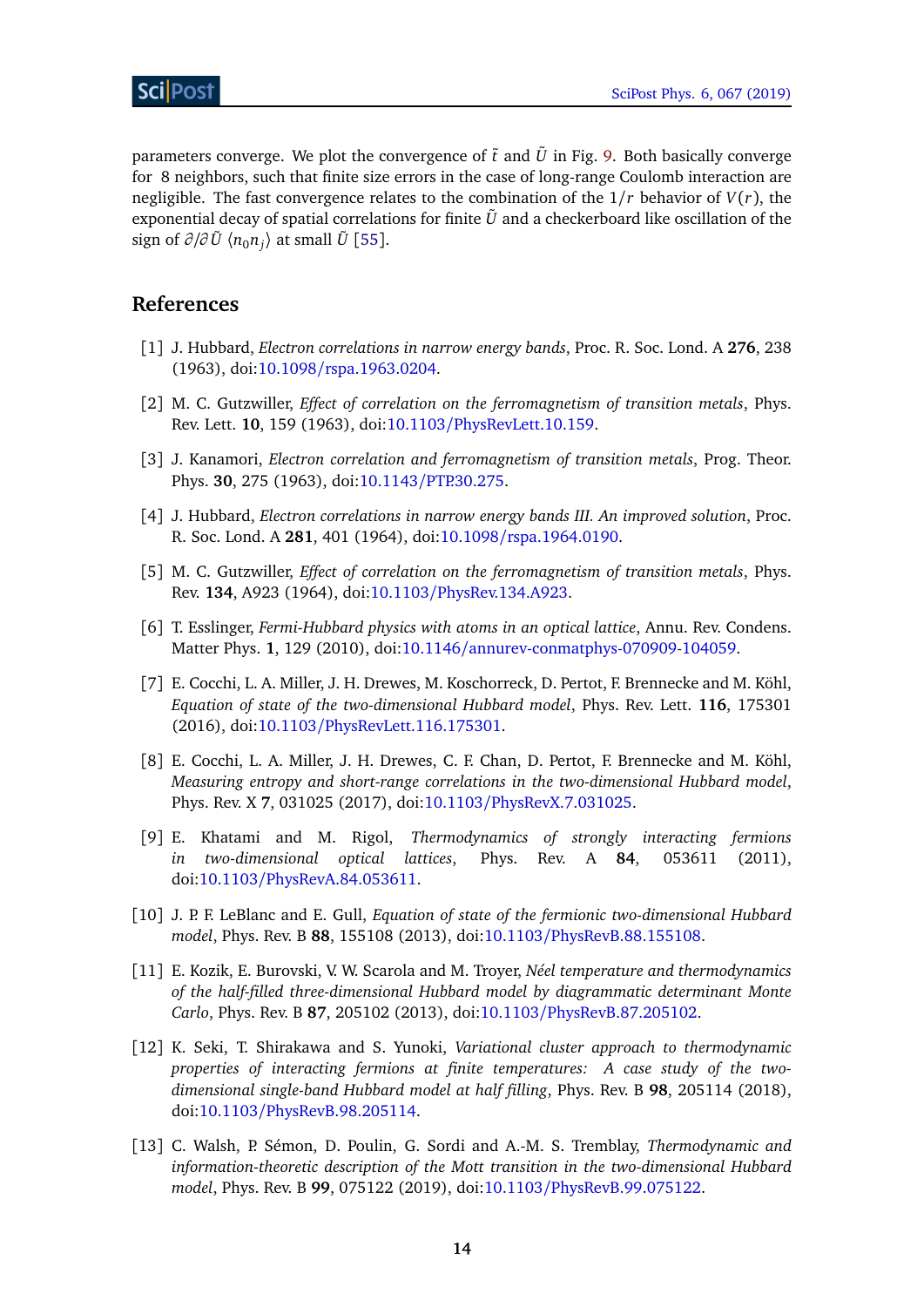- <span id="page-14-0"></span>[14] R. A. Bari, *Effects of short-range interactions on electron-charge ordering and lattice distortions in the localized state*, Phys. Rev. B **3**, 2662 (1971), doi:10.1103/[PhysRevB.3.2662.](http://dx.doi.org/10.1103/PhysRevB.3.2662)
- [15] Y. Zhang and J. Callaway, *Extended Hubbard model in two dimensions*, Phys. Rev. B **39**, 9397 (1989), doi:10.1103/[PhysRevB.39.9397.](http://dx.doi.org/10.1103/PhysRevB.39.9397)
- [16] H. Terletska, T. Chen and E. Gull, *Charge ordering and correlation effects in the extended Hubbard model*, Phys. Rev. B **95**, 115149 (2017), doi:10.1103/[PhysRevB.95.115149.](http://dx.doi.org/10.1103/PhysRevB.95.115149)
- [17] H. Terletska, T. Chen, J. Paki and E. Gull, *Charge ordering and nonlocal correlations in the doped extended Hubbard model*, Phys. Rev. B **97**, 115117 (2018), doi:10.1103/[PhysRevB.97.115117.](http://dx.doi.org/10.1103/PhysRevB.97.115117)
- <span id="page-14-1"></span>[18] J. Paki, H. Terletska, S. Iskakov and E. Gull, *Charge order and antiferromagnetism in the extended Hubbard model* (2019), [arXiv:1904.02249.](https://arxiv.org/abs/1904.02249)
- <span id="page-14-2"></span>[19] S. Onari, R. Arita, K. Kuroki and H. Aoki, *Phase diagram of the two-dimensional extended Hubbard model: Phase transitions between different pairing symmetries when charge and spin fluctuations coexist*, Phys. Rev. B **70**, 094523 (2004), doi:10.1103/[PhysRevB.70.094523.](http://dx.doi.org/10.1103/PhysRevB.70.094523)
- [20] D. Sénéchal, A. G. R. Day, V. Bouliane and A.-M. S. Tremblay, *Resilience of dwave superconductivity to nearest-neighbor repulsion*, Phys. Rev. B **87**, 075123 (2013), doi:10.1103/[PhysRevB.87.075123.](http://dx.doi.org/10.1103/PhysRevB.87.075123)
- [21] A. Reymbaut, M. Charlebois, M. Fellous Asiani, L. Fratino, P. Sémon, G. Sordi and A.- M. S. Tremblay, *Antagonistic effects of nearest-neighbor repulsion on the superconducting pairing dynamics in the doped Mott insulator regime*, Phys. Rev. B **94**, 155146 (2016), doi:10.1103/[PhysRevB.94.155146.](http://dx.doi.org/10.1103/PhysRevB.94.155146)
- <span id="page-14-3"></span>[22] M. Jiang, U. R. Hähner, T. C. Schulthess and T. A. Maier, *d-wave superconductivity in the presence of nearest-neighbor Coulomb repulsion*, Phys. Rev. B **97**, 184507 (2018), doi:10.1103/[PhysRevB.97.184507.](http://dx.doi.org/10.1103/PhysRevB.97.184507)
- <span id="page-14-4"></span>[23] M. Schüler, M. Rösner, T. O. Wehling, A. I. Lichtenstein and M. I. Katsnelson, *Optimal Hubbard models for materials with nonlocal Coulomb interactions: Graphene, silicene, and benzene*, Phys. Rev. Lett. **111**, 036601 (2013), doi:10.1103/[PhysRevLett.111.036601.](http://dx.doi.org/10.1103/PhysRevLett.111.036601)
- <span id="page-14-9"></span>[24] T. Ayral, S. Biermann and P. Werner, *Screening and nonlocal correlations in the extended Hubbard model from self-consistent combined GW and dynamical mean field theory*, Phys. Rev. B **87**, 125149 (2013), doi:10.1103/[PhysRevB.87.125149.](http://dx.doi.org/10.1103/PhysRevB.87.125149)
- <span id="page-14-5"></span>[25] E. G. C. P. van Loon, M. Schüler, M. I. Katsnelson and T. O. Wehling, *Capturing nonlocal interaction effects in the Hubbard model: Optimal mappings and limits of applicability*, Phys. Rev. B **94**, 165141 (2016), doi:10.1103/[PhysRevB.94.165141.](http://dx.doi.org/10.1103/PhysRevB.94.165141)
- <span id="page-14-6"></span>[26] T. Ayral, S. Biermann, P. Werner and L. Boehnke, *Influence of Fock exchange in combined many-body perturbation and dynamical mean field theory*, Phys. Rev. B **95**, 245130 (2017), doi:10.1103/[PhysRevB.95.245130.](http://dx.doi.org/10.1103/PhysRevB.95.245130)
- <span id="page-14-7"></span>[27] Y. in 't Veld, M. Schüler, T. Wehling, M. I. Katsnelson and E. G. C. P. van Loon, *Bandwidth renormalization due to the intersite Coulomb interaction* (2019), [arXiv:1901.11257.](https://arxiv.org/abs/1901.11257)
- <span id="page-14-8"></span>[28] M. Schüler, E. G. C. P. van Loon, M. I. Katsnelson and T. O. Wehling, *First-order metalinsulator transitions in the extended Hubbard model due to self-consistent screening of the effective interaction*, Phys. Rev. B **97**, 165135 (2018), doi:10.1103/[PhysRevB.97.165135.](http://dx.doi.org/10.1103/PhysRevB.97.165135)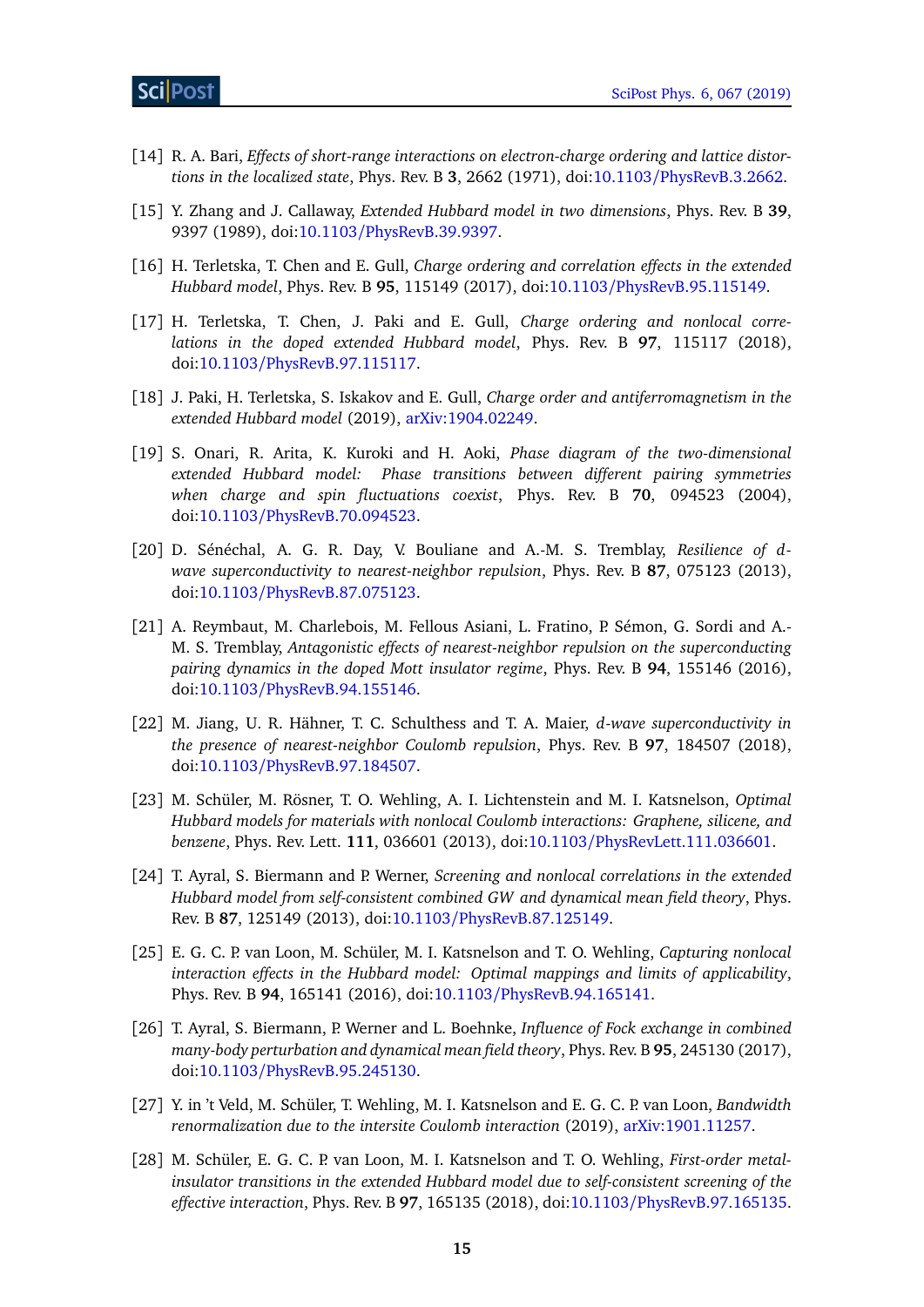- <span id="page-15-0"></span>[29] D. C. Elias et al., *Dirac cones reshaped by interaction effects in suspended graphene*, Nat. Phys. **7**, 701 (2011), doi:10.1038/[nphys2049.](http://dx.doi.org/10.1038/nphys2049)
- <span id="page-15-1"></span>[30] H.-K. Tang, J. N. Leaw, J. N. B. Rodrigues, I. F. Herbut, P. Sengupta, F. F. Assaad and S. Adam, *The role of electron-electron interactions in two-dimensional Dirac fermions*, Science **361**, 570 (2018), doi:10.1126/[science.aao2934.](http://dx.doi.org/10.1126/science.aao2934)
- <span id="page-15-2"></span>[31] L. Fratino, P. Sémon, M. Charlebois, G. Sordi and A.-M. S. Tremblay, *Signatures of the Mott transition in the antiferromagnetic state of the two-dimensional Hubbard model*, Phys. Rev. B **95**, 235109 (2017), doi:10.1103/[PhysRevB.95.235109.](http://dx.doi.org/10.1103/PhysRevB.95.235109)
- <span id="page-15-3"></span>[32] R. Peierls, *On a minimum property of the free energy*, Phys. Rev. **54**, 918 (1938), doi:10.1103/[PhysRev.54.918.](http://dx.doi.org/10.1103/PhysRev.54.918)
- [33] N. N. Bogoliubov, *A variation principle in the problem of many bodies*, Dokl. Akad. Nauk SSSR **119**, 244 (1958).
- <span id="page-15-4"></span>[34] R. P. Feynman, *Statistical Mechanics*, Benjamin, Reading Mass. (1972).
- <span id="page-15-5"></span>[35] R. Blankenbecler, D. J. Scalapino and R. L. Sugar, *Monte Carlo calculations of coupled boson-fermion systems. I*, Phys. Rev. D **24**, 2278 (1981), doi:10.1103/[PhysRevD.24.2278.](http://dx.doi.org/10.1103/PhysRevD.24.2278)
- <span id="page-15-6"></span>[36] M. Schüler, *Determinant quantum Monte Carlo data for the Hubbard model on the square lattice on a* (*t*,*U*) *grid.*, Zenodo, (2019), doi:10.5281/[zenodo.2632522.](http://dx.doi.org/10.5281/zenodo.2632522)
- <span id="page-15-7"></span>[37] A. Georges and W. Krauth, *Numerical solution of the d* = ∞ *Hubbard model: Evidence for a Mott transition*, Phys. Rev. Lett. **69**, 1240 (1992), doi:10.1103/[PhysRevLett.69.1240.](http://dx.doi.org/10.1103/PhysRevLett.69.1240)
- <span id="page-15-8"></span>[38] M. Laubach, R. Thomale, C. Platt, W. Hanke and G. Li, *Phase diagram of the Hubbard model on the anisotropic triangular lattice*, Phys. Rev. B **91**, 245125 (2015), doi:10.1103/[PhysRevB.91.245125.](http://dx.doi.org/10.1103/PhysRevB.91.245125)
- <span id="page-15-9"></span>[39] F. Werner, O. Parcollet, A. Georges and S. R. Hassan, *Interaction-induced adiabatic cooling and antiferromagnetism of cold fermions in optical lattices*, Phys. Rev. Lett. **95**, 056401 (2005), doi:10.1103/[PhysRevLett.95.056401.](http://dx.doi.org/10.1103/PhysRevLett.95.056401)
- <span id="page-15-10"></span>[40] M. Golor and S. Wessel, *Nonlocal density interactions in auxiliary-field quantum Monte Carlo simulations: Application to the square lattice bilayer and honeycomb lattice*, Phys. Rev. B **92**, 195154 (2015), doi:10.1103/[PhysRevB.92.195154.](http://dx.doi.org/10.1103/PhysRevB.92.195154)
- <span id="page-15-11"></span>[41] J. Hemberger, M. Hoinkis, M. Klemm, M. Sing, R. Claessen, S. Horn and A. Loidl, *Heat capacity of the quantum magnet TiOCl*, Phys. Rev. B **72**, 012420 (2005), doi:10.1103/[PhysRevB.72.012420.](http://dx.doi.org/10.1103/PhysRevB.72.012420)
- <span id="page-15-12"></span>[42] P. G. Pagliuso, J. D. Thompson, M. F. Hundley, J. L. Sarrao and Z. Fisk, *Crystal structure and low-temperature magnetic properties of RmM I n*3*m*+<sup>2</sup> *compounds (M=Rh or Ir; m=1,2; R=Sm or Gd)*, Phys. Rev. B **63**, 054426 (2001), doi:10.1103/[PhysRevB.63.054426.](http://dx.doi.org/10.1103/PhysRevB.63.054426)
- <span id="page-15-13"></span>[43] G. C. Lin, X. M. Xiong, J. X. Zhang and Q. Wei, *Latent heat study of phase transition in Ba* $_{0.73}$ *Sr* $_{0.27}$ *TiO* $_3$  *induced by electric field, J. Therm. Anal. Calorim. 81, 41 (2005),* doi:10.1007/[s10973-005-0742-2.](http://dx.doi.org/10.1007/s10973-005-0742-2)
- <span id="page-15-14"></span>[44] T. Miyadai, Y. Tazuke, S. Kinouchi, T. Nishioka, S. Sudo, Y. Miyako, K. Watanabe and K. Inoue, *Metal-insulator transition in pyrite type NiS*2−*xSe<sup>x</sup> system*, J. Phys. Colloques **49**, C8 (1988), doi:10.1051/[jphyscol:1988880.](http://dx.doi.org/10.1051/jphyscol:1988880)